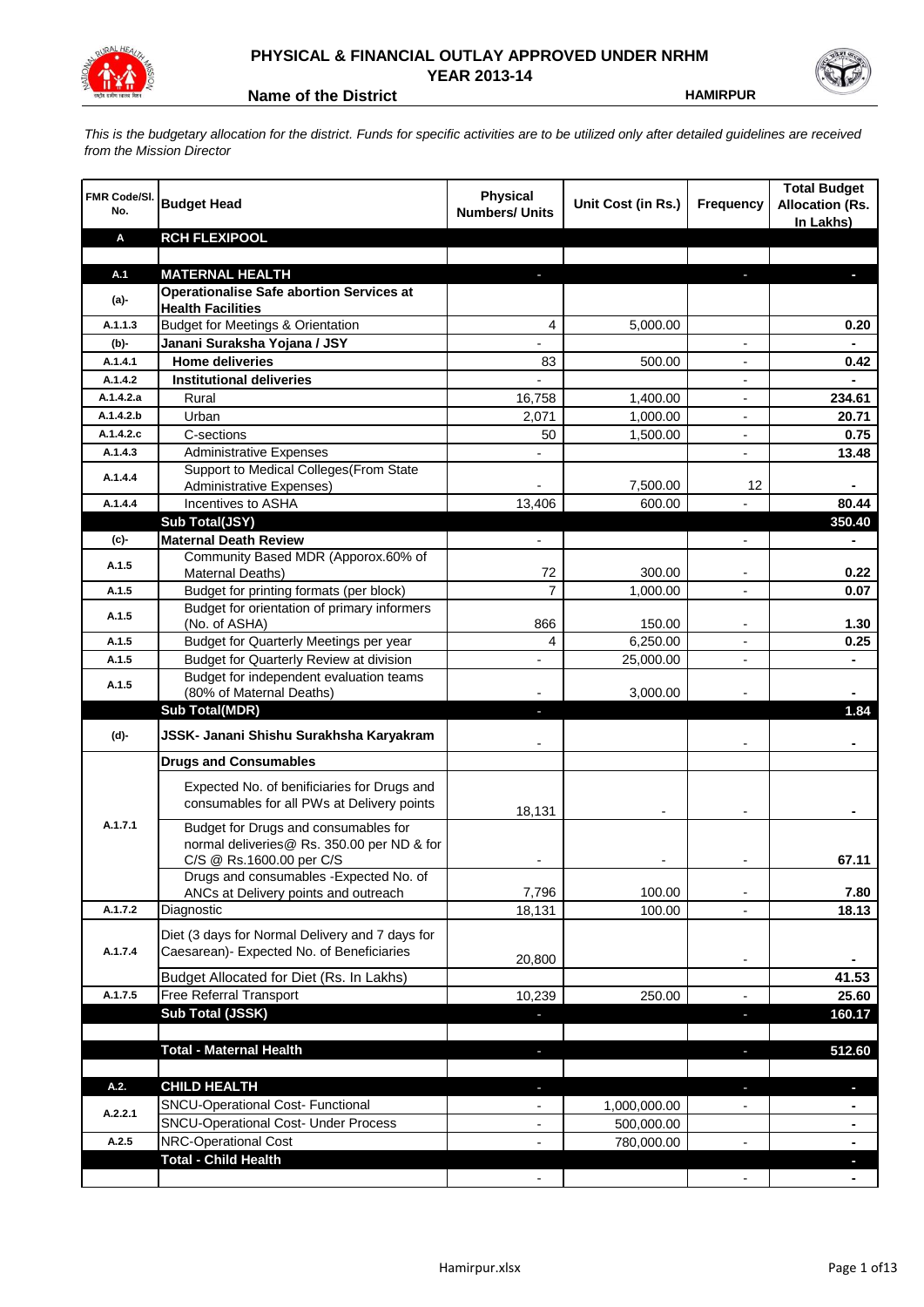| FMR Code/SI.<br>No. | <b>Budget Head</b>                                                                                                                                                                                                                                                                                            | Physical<br><b>Numbers/ Units</b> | Unit Cost (in Rs.) | Frequency                | <b>Total Budget</b><br><b>Allocation (Rs.</b><br>In Lakhs) |
|---------------------|---------------------------------------------------------------------------------------------------------------------------------------------------------------------------------------------------------------------------------------------------------------------------------------------------------------|-----------------------------------|--------------------|--------------------------|------------------------------------------------------------|
| A.3                 | <b>FAMILY PLANNING</b>                                                                                                                                                                                                                                                                                        |                                   |                    | ٠                        |                                                            |
| A.3.1               | <b>Terminal/Limiting Methods</b>                                                                                                                                                                                                                                                                              |                                   |                    |                          |                                                            |
| A.3.1.1             | Orientation workshop, dissemination of<br>manuals on FP standards & quality<br>assurance of sterilisation services, fixed day                                                                                                                                                                                 |                                   |                    |                          |                                                            |
|                     | planning meeting                                                                                                                                                                                                                                                                                              | 1.                                | 25,000.00          |                          | 0.25                                                       |
| A.3.1.2             | Female Sterilisation Camps Proposed                                                                                                                                                                                                                                                                           | 126                               | 2,000.00           |                          | 2.52                                                       |
| A.3.1.3<br>A.3.1.4  | NSV Camps Proposed                                                                                                                                                                                                                                                                                            | 10                                | 3,500.00           |                          | 0.35                                                       |
|                     | <b>Compensation for Female Sterilisation</b>                                                                                                                                                                                                                                                                  | 4,080                             | 1,000.00           |                          | 40.80                                                      |
| A.3.1.5             | Compensation for male sterilization/NSV<br>Acceptance<br>Orientation Workshop on accreditation of                                                                                                                                                                                                             | 180                               | 1,500.00           |                          | 2.70                                                       |
| A.3.1.6             | private providers to provide sterilization<br>services                                                                                                                                                                                                                                                        | 1                                 | 10,000.00          |                          | 0.10                                                       |
| A.3.2               | <b>Spacing Methods</b>                                                                                                                                                                                                                                                                                        |                                   |                    |                          |                                                            |
| A.3.2.2             | IUD services at health facilities (including<br>fixed day services at Sub Centres-L1)                                                                                                                                                                                                                         | 31                                | 3,000.00           |                          | 0.93                                                       |
| A.3.2.3             | IUD services at health facilities (including<br>fixed day services at Sub Centre-L1 ) No. of                                                                                                                                                                                                                  | 16,563                            | 20.00              |                          | 3.31                                                       |
|                     | <b>IUCD</b> insertions                                                                                                                                                                                                                                                                                        |                                   |                    |                          |                                                            |
| A.3.3               | POL for Family Planning/ Others (including<br>additional mobility support to surgeon's team<br>if req)-Budget given according to total nos.<br>of Female Sterilization Camps.                                                                                                                                 | 126                               | 1,000.00           |                          | 1.26                                                       |
| A.3.5.2             | <b>Performance rewards</b>                                                                                                                                                                                                                                                                                    |                                   |                    |                          |                                                            |
|                     | Division level: Rs. 11.25 Lakh @ Rs.<br>62,500/- per division (Rs.20,000 for 1st, Rs.<br>15,000 for 2nd and Rs. 10,000 for 3rd<br>position for best performing tubectomy<br>surgeon at each division, Rs. 15,000 for<br>best performing NSV surgeon, and Rs.2000/-<br>for best SN and Rs.500/- for best ANM). |                                   | 62,500.00          |                          |                                                            |
| A.3.5.3             | <b>World Population Day' celebration</b>                                                                                                                                                                                                                                                                      |                                   |                    |                          |                                                            |
|                     | For District level activities                                                                                                                                                                                                                                                                                 | 1                                 | 100,000.00         |                          | 1.00                                                       |
|                     | For Block level activities                                                                                                                                                                                                                                                                                    | $\overline{7}$                    | 10,000.00          |                          | 0.70                                                       |
| A.3.5.4             | Other strategies/ activities                                                                                                                                                                                                                                                                                  |                                   |                    | $\overline{\phantom{0}}$ | $\blacksquare$                                             |
| A.3.5.4.2           | Orientation of district nodal officers for<br>change in FP Beema Policy-No. of<br>Workshops<br><b>Total -Family Planning</b>                                                                                                                                                                                  | 1.                                | 10,000.00          |                          | 0.10<br>54.02                                              |
|                     |                                                                                                                                                                                                                                                                                                               |                                   |                    | ٠                        |                                                            |
| A.4                 | ADOLESCENT REPRODUCTIVE AND<br><b>SEXUAL HEALTH / ARSH</b>                                                                                                                                                                                                                                                    |                                   |                    |                          |                                                            |
| A.4.1.4             | <b>Operating Expenses</b>                                                                                                                                                                                                                                                                                     |                                   |                    | $\overline{a}$           |                                                            |
|                     | For Existing Clinics                                                                                                                                                                                                                                                                                          |                                   | 2,500.00           | 12                       | ٠                                                          |
| A.4.2               | <b>School Health programme</b>                                                                                                                                                                                                                                                                                |                                   |                    |                          |                                                            |
| A.4.2.1             | Dissemination of Guidelines for School<br>Health Programme (14 Nos. for each Block                                                                                                                                                                                                                            | 105                               |                    |                          |                                                            |
|                     | and 7 Nos. for District Level)<br>Convergence Meeting at Block level (Twice                                                                                                                                                                                                                                   |                                   | 75.00              | 1                        | 0.08                                                       |
| A.4.2.2             | in a year)                                                                                                                                                                                                                                                                                                    | 7                                 | 2,500.00           | 2                        | 0.35                                                       |
| A.4.2.3             | Mobility Support (For Block Level)                                                                                                                                                                                                                                                                            | $\overline{7}$                    | 25,000.00          | 6                        | 10.50                                                      |
| A.4.3               | Other strategies/activities                                                                                                                                                                                                                                                                                   | $\overline{\phantom{a}}$          |                    | $\overline{a}$           | $\blacksquare$                                             |
| A.4.3.2             | <b>Menstrual Hygiene</b>                                                                                                                                                                                                                                                                                      |                                   |                    |                          |                                                            |
|                     | No.of Blocks                                                                                                                                                                                                                                                                                                  |                                   |                    |                          |                                                            |
|                     | No.of ASHAs                                                                                                                                                                                                                                                                                                   |                                   |                    |                          |                                                            |
|                     | One Planning & Sensitization meeting at<br>Dist.level @Rs.5000/-meeting                                                                                                                                                                                                                                       |                                   | 5,000.00           |                          |                                                            |
|                     | One Review & Refresher meeting at<br>Dist.level @Rs.5000/-meeting                                                                                                                                                                                                                                             |                                   | 5,000.00           |                          |                                                            |
|                     | Reporting Register for District & Blocks<br>@Rs.30/-register                                                                                                                                                                                                                                                  |                                   | 30.00              | $\overline{a}$           |                                                            |
|                     | Reporting Register for ASHA @Rs.30/-regist                                                                                                                                                                                                                                                                    | $\overline{\phantom{a}}$          | 30.00              | $\overline{a}$           |                                                            |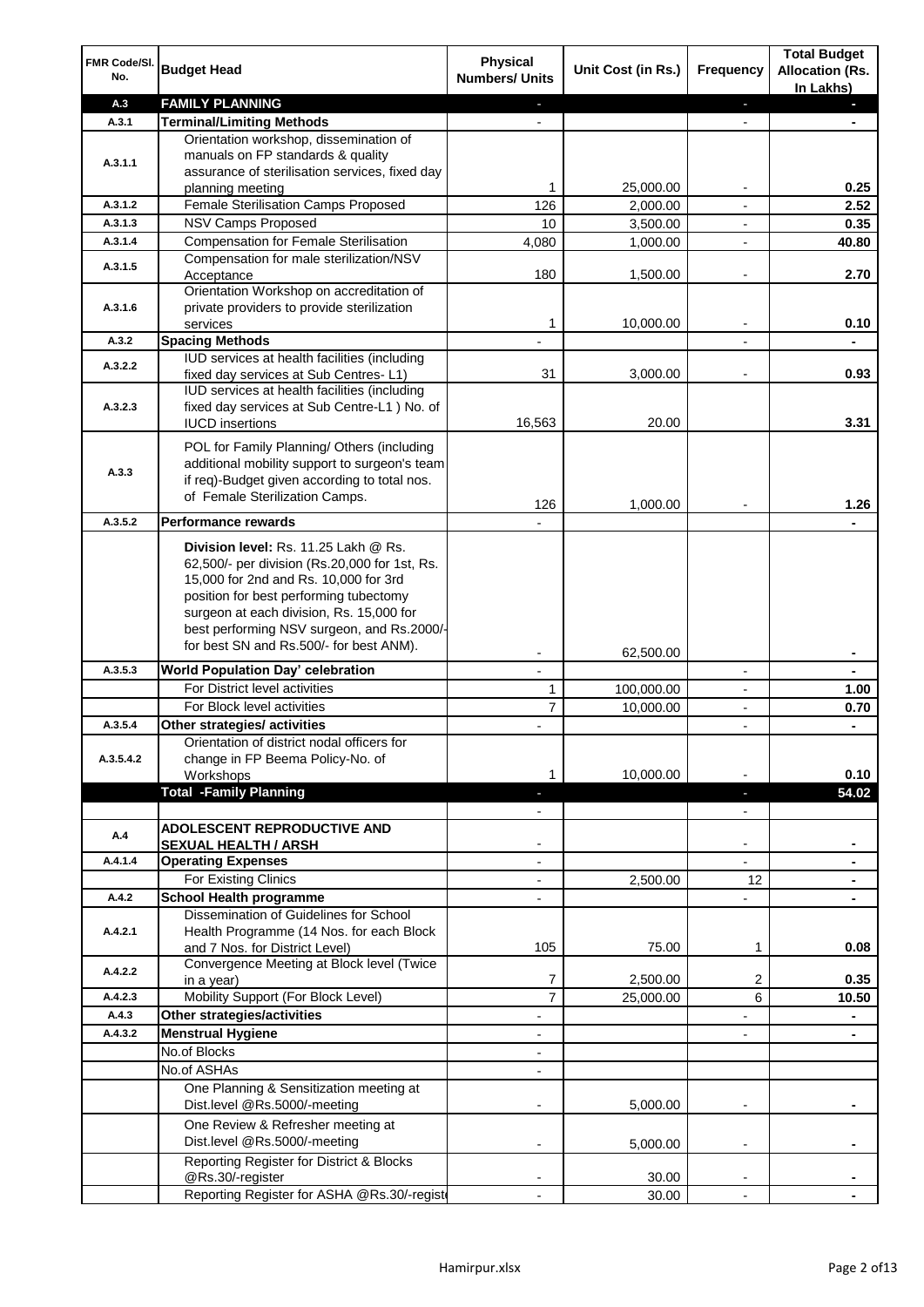| FMR Code/SI.<br>No. | <b>Budget Head</b>                                                     | <b>Physical</b><br><b>Numbers/ Units</b> | Unit Cost (in Rs.)     | Frequency                | <b>Total Budget</b><br><b>Allocation (Rs.</b><br>In Lakhs) |
|---------------------|------------------------------------------------------------------------|------------------------------------------|------------------------|--------------------------|------------------------------------------------------------|
|                     | Storage Almirahs for District & Blocks<br>@Rs.5000/- Almirahs          |                                          | 5,000.00               |                          |                                                            |
|                     | 2 Flex banner with hanging rod per                                     |                                          |                        |                          |                                                            |
|                     | block/Dist.@Rs.500/-banner<br><b>Sub-total ARSH</b>                    |                                          | 500.00                 |                          | 10.93                                                      |
|                     |                                                                        | ٠                                        |                        | J,                       |                                                            |
| A.5                 | <b>URBAN RCH (focus on Urban slums)</b>                                |                                          |                        |                          | ٠                                                          |
| A.5.2               | Human Resource for Urban Health                                        |                                          |                        |                          |                                                            |
| A.5.2.1             | Doctors/Mos                                                            | 1                                        | 36,000.00              | 6                        | 2.16                                                       |
| A.5.2.4             | <b>ANM</b>                                                             | $\mathbf{1}$                             | 9,900.00               | 6                        | 0.59                                                       |
| A.5.2.5             | <b>Staff Nurse</b>                                                     | $\mathbf{1}$                             | 16,500.00              | 6                        | 0.99                                                       |
| A.5.2.12            | Sweeper cum Choukidar                                                  | $\mathbf{1}$                             | 4,950.00               | 6                        | 0.30                                                       |
| A.5.3               | Operating expenses for UHP and UHC                                     |                                          |                        |                          |                                                            |
|                     | Rent @7000/Month/Centre                                                | $\mathbf{1}$                             | 7,000.00               | 6                        | 0.42                                                       |
|                     | Telephone Bills @ 1000/Month/Centre                                    | 1                                        | 1,000.00               | 6                        | 0.06                                                       |
|                     | Electricity Bills @ 1500/Month/Centre                                  | 1                                        | 1,500.00               | 6                        | 0.09                                                       |
|                     | Contingency @ 500/Month/Centre                                         | 1                                        | 500.00                 | 6                        | 0.03                                                       |
|                     | <b>Total- Urban Health</b>                                             |                                          |                        |                          | 4.64                                                       |
|                     |                                                                        |                                          |                        |                          |                                                            |
| A.7                 | <b>PNDT Activities</b>                                                 |                                          |                        |                          | a,                                                         |
| A.7.1               | <b>Support to PC-PNDT Cells</b>                                        |                                          |                        |                          |                                                            |
|                     | <b>Divisional Level</b>                                                |                                          |                        |                          |                                                            |
|                     | Remuneration of Data Assistant (At Each                                |                                          |                        |                          |                                                            |
|                     | Division PC-PNDT Cell)                                                 |                                          | 17,000.00              | 12                       |                                                            |
|                     | Contingency for the operation of cell @<br>Rs.20000/-                  |                                          | 20,000.00              | 1                        |                                                            |
|                     | One time office setup cost @ Rs.100000/-                               | ۰                                        | 100,000.00             | $\mathbf{1}$             |                                                            |
|                     | <b>District Level</b>                                                  |                                          |                        |                          |                                                            |
|                     | Remuneration of Data Entry Operator (At<br>Each District PC-PNDT Cell) | 1                                        | 10,000.00              | 12                       | 1.20                                                       |
|                     | Contingency for the operation of cell @                                |                                          |                        |                          |                                                            |
|                     | Rs.20000/-<br>One time office setup cost @ Rs. 50000/-                 | 1<br>$\mathbf{1}$                        | 20,000.00<br>50,000.00 | 1<br>$\mathbf{1}$        | 0.20<br>0.50                                               |
| A.7.2               | <b>Other PNDT activities</b>                                           | $\overline{a}$                           |                        | $\overline{a}$           | $\blacksquare$                                             |
|                     | Visit of division level inspection committees                          |                                          |                        |                          |                                                            |
| A.7.2.3             | (TA/DA of Additional Director will be                                  |                                          |                        |                          |                                                            |
|                     | incurred from this amount) @ Rs.30000 for                              |                                          |                        |                          |                                                            |
|                     | 10 visit in a year<br>Orientation of members of the district           | -                                        | 3,000.00               | 10                       | ٠                                                          |
| A.7.2.8             | advisory committees at Division Levels (No.                            |                                          |                        |                          |                                                            |
|                     | of Workshops)                                                          |                                          | 25,000.00              | 1                        |                                                            |
| A.7.2.10            | District Level Sensitization (No. of                                   |                                          |                        |                          |                                                            |
|                     | Workshops)                                                             | 1                                        | 10,000.00              | 1                        | 0.10                                                       |
|                     | <b>Total- PC-PNDT</b>                                                  |                                          |                        |                          | 2.00                                                       |
|                     |                                                                        |                                          |                        |                          |                                                            |
| A.8                 | <b>Human Resources</b>                                                 |                                          |                        |                          | ٠                                                          |
| A.8.1               | <b>Contractual Staff &amp; Services</b>                                |                                          |                        |                          |                                                            |
| A.8.1.1.1.f         | Honoraria for ANMs at Sub Centres                                      | 49                                       | 10,000.00              | 6                        | 29.40                                                      |
| A.8.1.1.2.f         | Honoraria for Staff Nurses - SNCU                                      |                                          | 16,500.00              | 6                        |                                                            |
| A.8.1.1.2.f         | Honoraria for Staff Nurses -NRC                                        |                                          | 16,500.00              | 6                        |                                                            |
| A.8.1.2.1           | Honoraria for Laboratory Technicians                                   | 3                                        | 11,880.00              | 6                        | 2.14                                                       |
| A.8.1.3.5.d         | Honoraria for Paediatricians- Child Health                             |                                          | 48,000.00              | 6                        |                                                            |
| A.8.1.3.7           | Honoraria for Dental Doctors                                           | 1                                        | 35,000.00              | 6                        | 2.10                                                       |
| A.8.1.5.8           | Honoraria for M.O.(Training Coordinators for<br>training NRCs/SNCUs)   |                                          | 36,000.00              | 6                        |                                                            |
| A.8.1.7.2           | Honoraria for X-Ray Technicians                                        | 1                                        | 11,800.00              | 6                        | 0.71                                                       |
| A.8.1.7.4           | <b>School Health Teams (Exclusively for SH)</b>                        | $\overline{\phantom{a}}$                 |                        |                          | $\blacksquare$                                             |
| A.8.1.7.4.a         | <b>Honoraria for Medical Officers</b>                                  | $\overline{\phantom{a}}$                 |                        | $\overline{\phantom{a}}$ | ۰                                                          |
|                     | No. of MBBS Doctors-Existing                                           | 1                                        | 36,000.00              | 6                        | 2.16                                                       |
|                     | No. of MBBS Doctors-New                                                | 6                                        | 36,000.00              | 2                        | 4.32                                                       |
|                     | No. of BDS Doctors-Existing                                            | 6                                        | 35,000.00              | 6                        | 12.60                                                      |
|                     | No. of AYUSH Doctors-Existing                                          | 7                                        | 24,000.00              | 6                        | 10.08                                                      |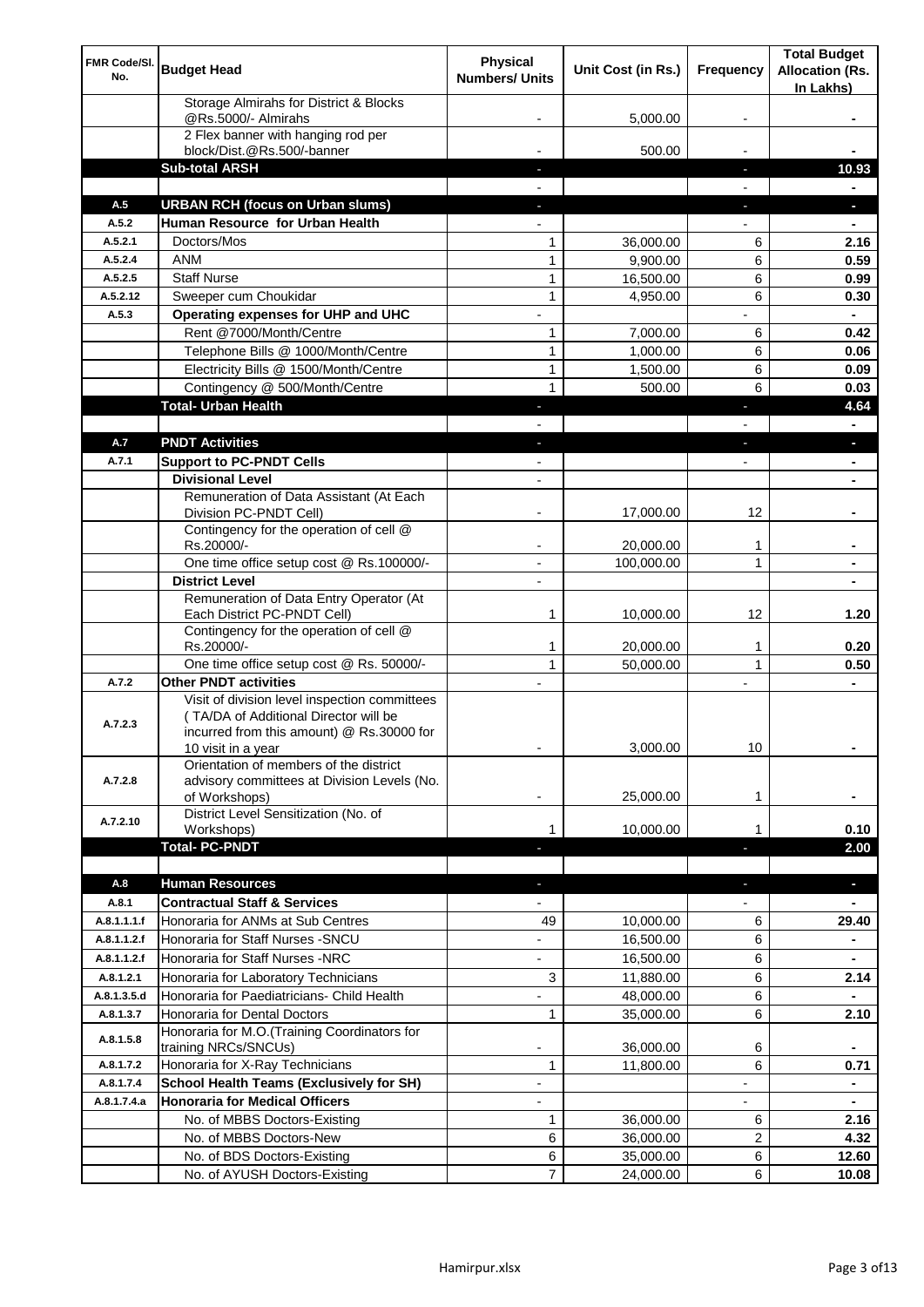| FMR Code/SI.<br>No. | <b>Budget Head</b>                                                          | <b>Physical</b><br><b>Numbers/ Units</b> | Unit Cost (in Rs.) | Frequency                | <b>Total Budget</b><br><b>Allocation (Rs.</b> |
|---------------------|-----------------------------------------------------------------------------|------------------------------------------|--------------------|--------------------------|-----------------------------------------------|
|                     | No. of AYUSH Doctors-New                                                    | 7                                        | 24,000.00          | 2                        | In Lakhs)<br>3.36                             |
| A.8.1.7.4.b         | Honoraria for Physiotherapists                                              | $\overline{\phantom{a}}$                 | 11,880.00          | 6                        | $\blacksquare$                                |
| A.8.1.7.4.c         | <b>Honoraria for Dental Hygienists</b>                                      | $\blacksquare$                           | 11,880.00          | 6                        | ۰                                             |
| A.8.1.7.4.d         | <b>Honoraria for Ophthalmic Assistants</b>                                  | 14                                       | 11,880.00          | 6                        | 9.98                                          |
|                     | Honoraria for Staff Nurses/GNMs-Existing                                    | 11                                       | 16,500.00          | 6                        | 10.89                                         |
| A.8.1.7.4.e         | Honoraria for Staff Nurses/GNMs-New                                         | ۰                                        | 16,500.00          | 2                        | -                                             |
|                     | Honoraria for ANMs-Existing                                                 | 1                                        | 10,000.00          | 6                        | 0.60                                          |
| A.8.1.7.4.g         | Honoraria for ANMs-New                                                      | $\overline{2}$                           | 10,000.00          | 2                        | 0.40                                          |
|                     | Honoraria for FP Counsellors(@ Rs.9300/-                                    |                                          |                    |                          |                                               |
| A.8.1.7.5.1         | (Rs.9000/-Honoraria and 300/-for                                            |                                          |                    |                          |                                               |
|                     | communication support)                                                      | 7                                        | 9,300.00           | 6                        | 3.91                                          |
| A.8.1.7.5.2         | <b>Honoraria for ARSH Counsellors</b>                                       |                                          | 12,000.00          | 6                        |                                               |
| A.8.1.7.5.4         | <b>Honoraria for Nutritionist-NRC</b>                                       | $\blacksquare$                           | 15,000.00          | 6                        | $\blacksquare$                                |
|                     | Honoraria for Staff under Routine                                           |                                          |                    |                          |                                               |
|                     | Immunization                                                                |                                          |                    |                          |                                               |
|                     | Refrigerator Mechanics-District Level                                       | 1                                        | 16,500.00          | 6                        | 0.99                                          |
| A.8.1.7.7           | Cold Chain Handlers-District Level                                          | $\mathbf{1}$                             | 9,900.00           | 6                        | 0.59                                          |
|                     | Vaccine Store Keepers-Division Level                                        |                                          | 22,000.00          | 6                        |                                               |
|                     | Refrigerator Mechanics-Division Level                                       | $\blacksquare$                           | 16,500.00          | 6                        |                                               |
|                     | Vaccine Van Drivers-Division Level                                          | $\overline{\phantom{0}}$                 | 16,500.00          | 6                        |                                               |
| A.8.1.9             | Cold Chain Handlers-Division Level                                          |                                          | 9,900.00           | 6                        |                                               |
| A.8.1.11.f          | Honoraria for Data Entry Operators                                          | 1                                        | 8,800.00           | 6                        | 0.53                                          |
|                     | <b>Honoraria for Caretakers-NRC</b><br><b>Honoraria for Cooks-NRC</b>       |                                          | 4,000.00           | 6                        | $\blacksquare$                                |
| A.8.1.11.f          |                                                                             | $\overline{a}$                           | 5,000.00           | 6                        | ä,<br>94.75                                   |
|                     | <b>TOTAL - HUMAN RESOURCE</b>                                               |                                          |                    |                          |                                               |
| A.9                 | <b>TRAINING</b>                                                             |                                          |                    |                          |                                               |
|                     |                                                                             | $\blacksquare$                           |                    | ٠                        | ٠                                             |
| A.9.3               |                                                                             |                                          |                    |                          | $\blacksquare$<br>÷,                          |
| A.9.3.1             | <b>Maternal Health Training</b><br><b>Skilled Attendance at Birth / SBA</b> | $\blacksquare$                           |                    | ×,                       |                                               |
| A.9.3.1.1           | Setting up of SBA Training Centres                                          | $\overline{\phantom{a}}$<br>1            |                    | $\overline{\phantom{a}}$ | $\blacksquare$<br>0.25                        |
|                     | <b>Training of Staff Nurses in SBA</b>                                      |                                          | 25,000.00          | $\overline{\phantom{a}}$ |                                               |
| A.9.3.1.4           | Total Batches to be conducted (4 Per                                        | $\overline{\phantom{a}}$                 |                    | $\overline{\phantom{a}}$ | ۰                                             |
|                     | Batch)@ Rs.103300/ Batch                                                    | 8                                        | 103,300.00         | $\overline{\phantom{a}}$ | 8.26                                          |
| A.9.3.4             | <b>Safe Abortion Services Training</b>                                      |                                          |                    |                          |                                               |
|                     | <b>Training of Medical Officers in safe</b>                                 |                                          |                    |                          |                                               |
| A.9.3.4.2           | abortion                                                                    | $\overline{\phantom{a}}$                 |                    | $\blacksquare$           | ۰.                                            |
|                     | Total Batches to be conducted @ Rs.52000                                    |                                          |                    |                          |                                               |
|                     | /batch                                                                      | 2                                        | 52,000.00          |                          | 1.04                                          |
| A.9.3.5             | RTI / STI Training                                                          |                                          |                    |                          |                                               |
| A.9.3.5.3           | <b>Training of Medical Officers in RTI/STI</b>                              |                                          |                    |                          |                                               |
|                     | Total Batches to be conducted @ Rs.72600<br>/batch                          | 1                                        | 72,600.00          |                          | 0.73                                          |
|                     | Sub Total - Maternal Health Training                                        |                                          |                    |                          | 10.28                                         |
|                     |                                                                             |                                          |                    |                          |                                               |
| A.9.5               | <b>Child Health Training</b>                                                | н                                        |                    |                          | ٠                                             |
| A.9.5.2.2           | <b>F-IMNCI Training for Medical Officers</b>                                |                                          |                    |                          |                                               |
|                     | <b>Total Training Load</b>                                                  |                                          |                    |                          |                                               |
|                     | <b>Batch Size/Participants</b>                                              | 16                                       |                    |                          |                                               |
|                     | No. of Batches                                                              |                                          | 212,900.00         |                          |                                               |
|                     | Total Batches to be observed(25% of                                         |                                          |                    |                          |                                               |
|                     | organized batches)                                                          |                                          | 7,500.00           |                          |                                               |
| A.9.5.2.3           | <b>F-IMNCI Training for Staff Nurses</b>                                    | $\blacksquare$                           |                    | $\overline{\phantom{a}}$ | ٠                                             |
|                     | <b>Total Training Load</b>                                                  | $\overline{\phantom{a}}$                 |                    |                          |                                               |
|                     | <b>Batch Size/Participants</b>                                              | $\blacksquare$                           |                    |                          |                                               |
|                     | No. of Batches                                                              | $\overline{\phantom{a}}$                 | 206,900.00         | $\overline{\phantom{a}}$ | $\blacksquare$                                |
|                     | Total Batches to be observed(25% of                                         |                                          |                    |                          |                                               |
|                     | organized batches)                                                          |                                          | 7,500.00           |                          |                                               |
| A.9.5.5.2.a         | <b>IMNCI Plus(CCSP)-10 Days TOT for</b>                                     | $\overline{\phantom{a}}$                 |                    | $\overline{\phantom{a}}$ | ۰                                             |
|                     | <b>Physicians</b><br><b>Total Training Load</b>                             |                                          |                    |                          |                                               |
|                     | <b>Batch Size/Participants</b>                                              | 24                                       |                    |                          |                                               |
|                     | No. of Batches                                                              |                                          | 576,300.00         |                          | ۰                                             |
|                     | Total Batches to be observed(25% of                                         |                                          |                    |                          |                                               |
|                     | organized batches)                                                          |                                          | 11,000.00          |                          |                                               |
|                     | Sub Total- Child Health Training                                            |                                          |                    |                          |                                               |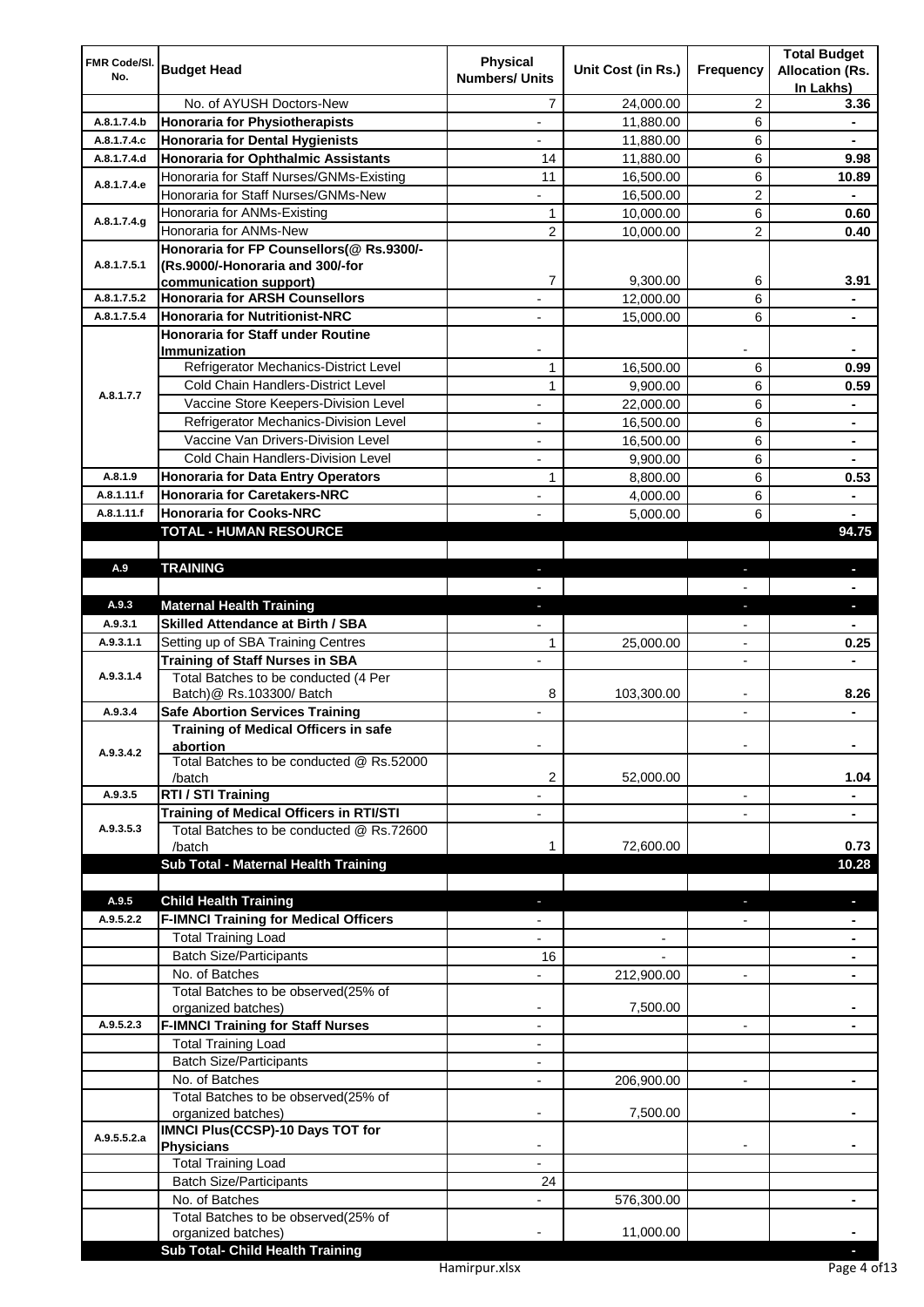| FMR Code/SI.<br>No. | <b>Budget Head</b>                                                 | <b>Physical</b><br><b>Numbers/ Units</b> | Unit Cost (in Rs.) | Frequency      | <b>Total Budget</b><br><b>Allocation (Rs.</b><br>In Lakhs) |
|---------------------|--------------------------------------------------------------------|------------------------------------------|--------------------|----------------|------------------------------------------------------------|
|                     |                                                                    |                                          |                    |                |                                                            |
| A.9.7               | Adolescent Reproductive and Sexual Health/<br><b>ARSH Training</b> |                                          |                    |                |                                                            |
|                     | <b>ARSH training for ANMs/LHVs</b>                                 |                                          |                    |                |                                                            |
| A.9.7.4             | Total Batches to be conducted@ Rs.71000/                           |                                          |                    |                |                                                            |
|                     | <b>Batch</b>                                                       | 3                                        | 71,000.00          |                | 2.13                                                       |
|                     | <b>Sub Total- ARSH Training</b>                                    |                                          |                    |                | 2.13                                                       |
|                     |                                                                    |                                          |                    |                |                                                            |
| A.9.8.4.2           | <b>Clinical Establishment Act</b>                                  | 1                                        | 798,000.00         | $\overline{a}$ | 7.98                                                       |
|                     |                                                                    |                                          |                    |                |                                                            |
|                     | <b>TOTAL - Training</b>                                            | $\overline{\phantom{a}}$                 |                    | r.             | 20.39                                                      |
|                     |                                                                    | $\overline{a}$                           |                    |                | $\blacksquare$                                             |
| A.10                | PROGRAMME MANAGEMENT                                               | J.                                       |                    | J,             | ×.                                                         |
| A.10.2              | <b>District Programme Management Support</b>                       |                                          |                    |                |                                                            |
|                     | Unit                                                               |                                          |                    |                |                                                            |
|                     | <b>Contractual Staffs for DPMSU</b>                                |                                          |                    |                |                                                            |
| A.10.2.1            | Honoraria for District Programme Manager                           | 1                                        | 32,700.00          | 6              | 1.96                                                       |
| A.10.2.2            | Honoraria for District Accounts Manager                            | 1                                        | 26,650.00          | 6              | 1.60                                                       |
| A.10.2.3            | Honoraria for District Data Manager(District                       |                                          |                    |                |                                                            |
|                     | Data cum Account Assistant)                                        | 1                                        | 18,150.00          | 6              | 1.09                                                       |
| A.10.2.7            | Honoraria for Office Assistant                                     | 1                                        | 7,000.00           | 6              | 0.42                                                       |
| A.10.2.8.1          | Operational Expenses for DPMU unit                                 | 1                                        | 75,000.00          | 6              | 4.50                                                       |
| A.10.2.8.2          | Honoraria for District Community Process<br>Manager                | 1                                        | 26,650.00          | 6              | 1.60                                                       |
|                     | <b>Sub Total - DPMU</b>                                            |                                          |                    |                | 11.17                                                      |
|                     |                                                                    |                                          |                    |                |                                                            |
| A.10.3              | <b>Block Programme Management Unit (BPMU)</b>                      |                                          |                    |                |                                                            |
| A.10.3.1            | Honoraria for Block Programme Managers                             | 7                                        | 20,000.00          | 6              | 8.40                                                       |
| A.10.3.2            | Honoraria for Block Accounts Managers                              | $\overline{7}$                           | 10,000.00          | 6              | 4.20                                                       |
|                     | <b>Sub Total - DPMU</b>                                            |                                          |                    | ı              | 12.60                                                      |
|                     |                                                                    |                                          |                    |                |                                                            |
| A.10.6              | <b>Concurrent Audit System</b>                                     |                                          |                    |                |                                                            |
|                     | Budget For Block Units(Rs.1500 per                                 |                                          |                    |                |                                                            |
|                     | Block/Quarter)                                                     | 7                                        | 1,500.00           | 4              | 0.42                                                       |
|                     | Budget For District (District HO Rs.                               |                                          |                    |                |                                                            |
|                     | 4500/Month)                                                        | 1                                        | 4,500.00           | 12             | 0.54                                                       |
|                     | <b>Sub Total - Concurrent Audit</b>                                |                                          |                    |                | 0.96                                                       |
|                     |                                                                    |                                          |                    |                |                                                            |
| A.10.7              | <b>Mobility Support, Field Visits</b>                              |                                          |                    |                |                                                            |
| A.10.7.2            | Mobility Support-DPMU/District (2 Vehicles                         |                                          |                    |                |                                                            |
|                     | per District per month)                                            | 2                                        | 25,000.00          | 12             | 6.00                                                       |
| A.10.7.3            | Mobility Support-BPMU/Block (1 Vehicle per<br>District per Month)  | 7                                        | 25,000.00          | 12             | 21.00                                                      |
|                     | Mobility Support for Div.PMU Division & AD                         |                                          |                    |                |                                                            |
| A.10.7.4.1          | Offices( 1 vehicle per Division)                                   |                                          | 25,000.00          | 12             |                                                            |
|                     | Sub Total - Mobility Support, Field Visits                         |                                          |                    |                | 27.00                                                      |
|                     |                                                                    |                                          |                    |                |                                                            |
|                     | <b>TOTAL - Programme Management</b>                                |                                          |                    |                | 51.73                                                      |
|                     |                                                                    |                                          |                    |                |                                                            |
|                     | <b>GRAND TOTAL- RCH FLEXIPOOL</b>                                  |                                          |                    | J,             | 751.07                                                     |
|                     |                                                                    |                                          |                    |                |                                                            |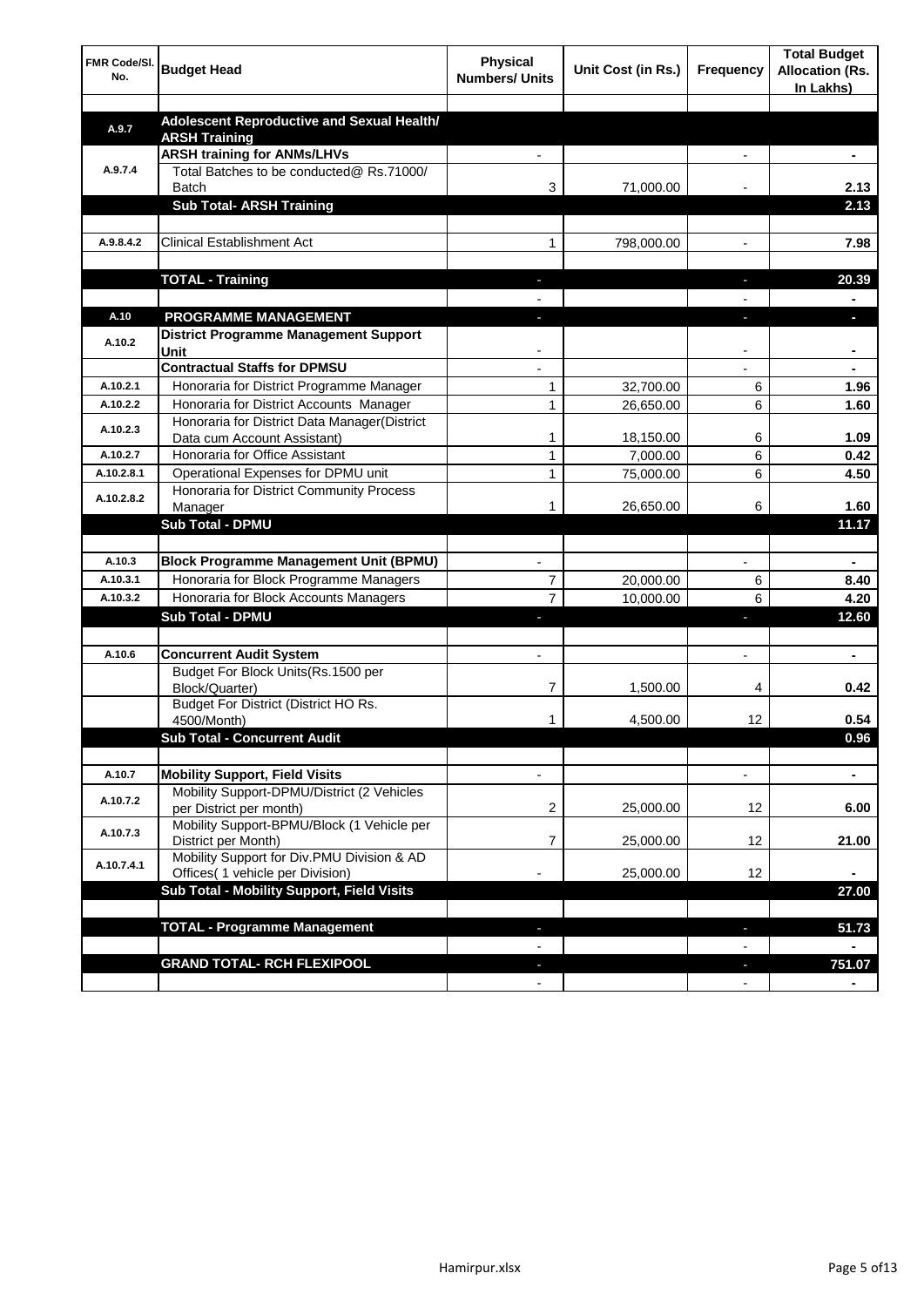| FMR Code/SI.<br>No. | <b>Budget Head</b>                                                                                                          | <b>Physical</b><br><b>Numbers/ Units</b> | Unit Cost (in Rs.) | Frequency                | <b>Total Budget</b><br><b>Allocation (Rs.</b><br>In Lakhs) |
|---------------------|-----------------------------------------------------------------------------------------------------------------------------|------------------------------------------|--------------------|--------------------------|------------------------------------------------------------|
| в                   | <b>MISSION FLEXIPOOL</b>                                                                                                    |                                          |                    | J,                       |                                                            |
| <b>B1</b>           | <b>ASHA</b>                                                                                                                 |                                          |                    |                          |                                                            |
| B1.1.1.4.2          | ASHA State Trainers - TOT (Module VI&VII)-                                                                                  |                                          |                    |                          |                                                            |
| B1.1.3.3            | National Level-Cost of TA/DA<br><b>Incentive for FP</b>                                                                     |                                          | 15,000.00          |                          |                                                            |
|                     | Incentive for ASHA @ Rs. 1000 if a couple                                                                                   |                                          |                    |                          |                                                            |
| B1.1.3.3.1          | adopts permanent methods after 02<br>children(Assumed that 15.56 % clients<br>adopts permanent methods after 02             |                                          |                    |                          |                                                            |
|                     | children).                                                                                                                  | 662                                      | 1,000.00           |                          | 6.62                                                       |
| B1.1.3.5            | <b>Other incentive</b>                                                                                                      | $\overline{\phantom{a}}$                 |                    | $\blacksquare$           |                                                            |
| B1.1.3.5.1          | On taking Complicated On pregnancy cases<br>or New born cases to the health facility<br>@Rs.150/- case (up to 3 cases/year) | 1,104                                    | 150.00             | 3                        | 4.97                                                       |
| B1.1.3.5.3          | Birth & Death Registration (For 30 birth & 9<br>deaths/ASHA) - Amount Approved 90% Only                                     | 1,104                                    | 180.00             |                          | 1.79                                                       |
|                     | TA/DA for attending Monthly Meetings                                                                                        |                                          |                    |                          |                                                            |
| B1.1.3.5.5          | @Rs.100/Meeting - Amount Approved 90%                                                                                       |                                          |                    |                          |                                                            |
|                     | Only                                                                                                                        | 1,104                                    | 100.00             | 12                       | 11.92                                                      |
| B1.1.3.5.6          | Maternal Death Audit Information<br>(@Rs.200/Case)-Amount Approved 50%                                                      |                                          |                    |                          |                                                            |
|                     | Only                                                                                                                        | 119                                      | 200.00             |                          | 0.12                                                       |
| B1.1.3.5.12         | Incentives to ASHA Sangini(@Rs.150 for                                                                                      |                                          |                    |                          |                                                            |
|                     | one field visit and 20 visits per month)                                                                                    |                                          | 3,000.00           | 10                       | ä,                                                         |
| B1.1.3.6            | <b>Other Activities</b>                                                                                                     | $\overline{\phantom{a}}$                 |                    | $\overline{a}$           | $\blacksquare$                                             |
| B1.1.3.6.1          | ASHA Divas/Annual ASHA Samellan-<br>(Amount Approved 70% Only)                                                              | 1,104                                    | 250.00             |                          | 1.93                                                       |
|                     | <b>ASHA Payment Voucher</b>                                                                                                 | 1,104                                    | 25.00              |                          | 0.28                                                       |
| B1.1.3.6.3          | <b>ASHA Master Payment Register</b>                                                                                         | $\overline{7}$                           | 150.00             |                          | 0.01                                                       |
|                     | <b>ASHA Sangini Format</b>                                                                                                  | 43                                       | 50.00              |                          | 0.02                                                       |
| B1.1.4              | Awards to ASHA's/Link workers                                                                                               | $\overline{7}$                           | 5,000.00           | $\overline{a}$           | 0.35                                                       |
| B1.1.5              | <b>ASHA Resource Centre/ASHA Mentoring</b><br>Group                                                                         | $\overline{\phantom{a}}$                 |                    | $\overline{\phantom{a}}$ | ٠                                                          |
| B1.1.5.4            | Mobility Costs ASHA Mentoring Group for<br>district*4 meetings@Rs.2500/meeting                                              | 4                                        | 2,500.00           |                          | 0.10                                                       |
|                     | <b>Sub Total - ASHA</b>                                                                                                     |                                          |                    |                          | 28.11                                                      |
|                     |                                                                                                                             |                                          |                    |                          |                                                            |
| <b>B2</b>           | <b>Untied Funds</b>                                                                                                         | E.                                       |                    | п                        |                                                            |
| B <sub>2.1</sub>    | No. of CHCs/SDH and Amount Approved 71%<br>Only                                                                             | 9                                        | 50,000.00          | 1                        | 3.20                                                       |
| <b>B2.2</b>         | No. of PHCs and Amount Approved 93% Only                                                                                    | 34                                       | 25,000.00          | 1                        | 7.91                                                       |
|                     | No. of Sub Centres and Amount Approved                                                                                      |                                          |                    |                          |                                                            |
| B <sub>2.3</sub>    | 46% Only                                                                                                                    | 215                                      | 10,000.00          | 1                        | 9.89                                                       |
| <b>B2.4</b>         | No. of VHNSCs and Amount Approved 36%                                                                                       | 314                                      | 10,000.00          | 1                        | 11.30                                                      |
|                     | Only<br><b>Sub Total - Untied Funds</b>                                                                                     |                                          |                    |                          | 32.29                                                      |
|                     |                                                                                                                             |                                          |                    |                          |                                                            |
| <b>B.3</b>          | <b>Annual Maintenance Grants</b>                                                                                            | J,                                       |                    | T                        | o,                                                         |
| <b>B3.1</b>         | No. of CHCs and Amount Approved 70% Only                                                                                    | 9                                        | 100,000.00         | 1                        | 6.30                                                       |
| <b>B3.2</b>         | No. of PHCs and Amount Approved 69% Only                                                                                    | 32                                       | 50,000.00          | 1                        | 11.04                                                      |
| <b>B3.3</b>         | No. of Sub Centres and Amount Approved<br>49% Only                                                                          | 210                                      | 10,000.00          | 1                        | 10.29                                                      |
|                     | <b>Sub Total - AMG</b>                                                                                                      |                                          |                    | п                        | 27.63                                                      |
|                     |                                                                                                                             |                                          |                    |                          |                                                            |
| <b>B.6</b>          | <b>Corpus Grants to HMS/RKS</b>                                                                                             | J,                                       |                    | ı                        | $\overline{\phantom{a}}$                                   |
| B6.1                | District Hospitals (DH+DWH)                                                                                                 | 2                                        |                    | $\overline{\phantom{0}}$ |                                                            |
|                     | Amount Approved for District Hospitals                                                                                      |                                          |                    |                          | 3.66                                                       |
| B6.2                | No. of CHCs and Amount Approved 90% Only                                                                                    | 9                                        | 100,000.00         | 1                        | 8.10                                                       |
| B6.3                | No. of PHCs and Amount Approved 90% Only<br><b>Sub Total - HMS/RKS</b>                                                      | 34                                       | 50,000.00          | 1                        | 15.30                                                      |
|                     |                                                                                                                             |                                          |                    |                          | 27.06                                                      |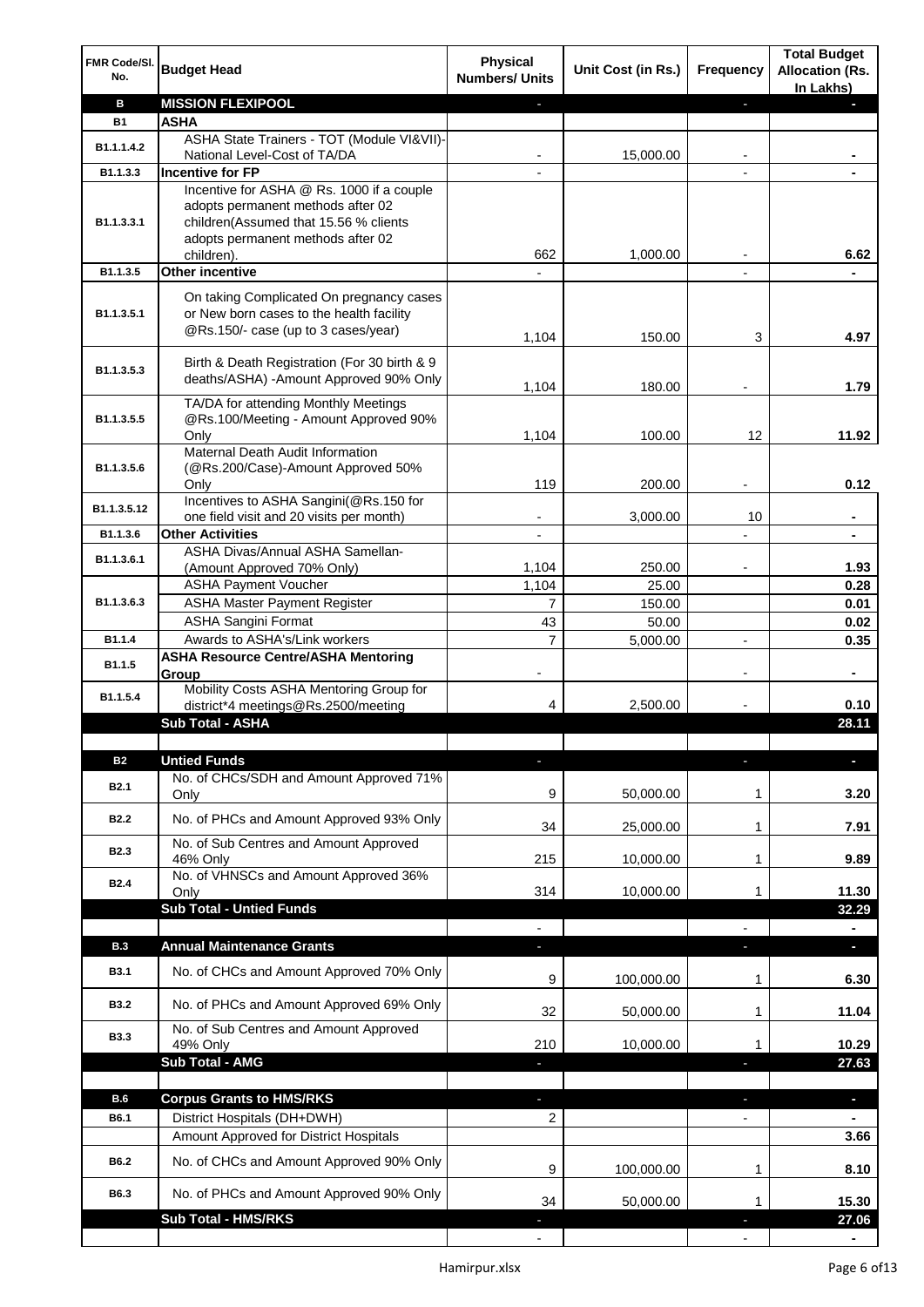| FMR Code/SI.<br>No. | <b>Budget Head</b>                                                                                                         | <b>Physical</b><br><b>Numbers/ Units</b> | Unit Cost (in Rs.) | Frequency                | <b>Total Budget</b><br><b>Allocation (Rs.</b><br>In Lakhs) |
|---------------------|----------------------------------------------------------------------------------------------------------------------------|------------------------------------------|--------------------|--------------------------|------------------------------------------------------------|
| <b>B9</b>           | <b>Mainstreaming of AYUSH</b>                                                                                              | J,                                       |                    | ٠                        | ٠                                                          |
| <b>B.9.1</b>        | <b>Medical Officers (Only AYUSH)</b>                                                                                       | $\overline{\phantom{a}}$                 |                    | $\overline{\phantom{a}}$ |                                                            |
| B.9.1.1             | <b>Contractual Medical Officers</b>                                                                                        | 14                                       | 24,000.00          | 6                        | 20.16                                                      |
| <b>B.9.2</b>        | <b>AYUSH Pharmacists</b>                                                                                                   | 9                                        | 9,000.00           | 6                        | 4.86                                                       |
|                     | <b>Sub Total (AYUSH)</b>                                                                                                   | ÷,                                       |                    | J,                       | 25.02                                                      |
| <b>B10</b>          | <b>IEC-BCC Activities</b>                                                                                                  | J,                                       |                    | J,                       | ٠                                                          |
|                     | Implementation of BCC/IEC Activities at                                                                                    |                                          |                    |                          |                                                            |
| <b>B.10.2</b>       | district level                                                                                                             |                                          |                    |                          | 3.00                                                       |
| B.10.5.2            | Printing of WIFS Cards, Referral Slips, etc                                                                                |                                          |                    | $\overline{\phantom{a}}$ | ٠                                                          |
|                     | WIFS Cards for School Children(No. of Cards)                                                                               |                                          | 4.00               |                          |                                                            |
|                     | Sub Total (IEC/BCC)                                                                                                        |                                          |                    |                          | 3.00                                                       |
|                     |                                                                                                                            |                                          |                    |                          |                                                            |
| <b>B15</b>          | <b>Planning, Implementation and Monitoring</b>                                                                             |                                          |                    |                          |                                                            |
| B15.2               | <b>Quality Assurance</b>                                                                                                   |                                          |                    |                          | ۰                                                          |
| B15.2.2             | <b>Quality Assurance Committees</b>                                                                                        |                                          |                    |                          | ۰                                                          |
|                     | <b>Division Level</b>                                                                                                      |                                          |                    |                          |                                                            |
|                     | One time establishment @ Rs. 1.00 Lakh/<br>Division (Amount Approved 50% Only)                                             |                                          | 100,000.00         | 1                        |                                                            |
|                     | Operational Expenses @Rs. 5000/month/                                                                                      |                                          |                    |                          |                                                            |
|                     | division (Amount Approved 50% Only)                                                                                        |                                          | 5,000.00           | 12                       |                                                            |
|                     | <b>District Level</b>                                                                                                      |                                          |                    |                          |                                                            |
|                     | One time establishment @ Rs. 1.00 Lakh/<br>District (Amount Approved 50% Only)                                             | 1                                        | 100,000.00         | 1                        | 0.50                                                       |
|                     | Operational Expenses @Rs. 5000/ Month/<br>District (Amount Approved 50% Only)                                              | 1                                        | 5,000.00           | 12                       | 0.30                                                       |
| B15.2.4             | <b>Review meetings</b>                                                                                                     | $\overline{a}$                           |                    | -                        | ۰                                                          |
| B15.2.4.2           | <b>Division Level</b>                                                                                                      |                                          |                    | $\overline{\phantom{a}}$ | ٠                                                          |
|                     | Review meetings @ Rs 10000/- per meeting<br>for 4 meeting per division (Amount Approved<br>50% Only)                       |                                          | 10,000.00          | 4                        |                                                            |
|                     | <b>District Level</b>                                                                                                      |                                          |                    |                          |                                                            |
|                     | Review meetings @ Rs 10000/- per meeting<br>for 4 meeting per District (Amount Approved<br>50% Only)                       | 1                                        | 10,000.00          | 4                        | 0.20                                                       |
| B15.2.5             | <b>Other Block Level Activities</b>                                                                                        |                                          |                    |                          |                                                            |
| B15.2.5.1           | Block QA visioning meeting (Orienting<br><b>Block Officials on Facility Solutions Levels-</b><br>Amount Approved 50% Only) | 1                                        | 35,000.00          | 1                        | 0.18                                                       |
| B15.2.5.2           | Quality Management System (QMS) training<br>workshop - (Amount Approved 50% Only)                                          |                                          |                    |                          |                                                            |
|                     |                                                                                                                            | 1                                        | 100,000.00         | 1                        | 0.50                                                       |
|                     | <b>Sub Total - Quality Assurance</b>                                                                                       |                                          |                    | r                        | 1.68<br>$\blacksquare$                                     |
| B15.3               | <b>Monitoring and Evaluation</b>                                                                                           |                                          |                    |                          |                                                            |
| B15.3.1.6.3         | Honoraria of Data Entry Operators for MCTS                                                                                 | 7                                        | 11,000.00          | 6                        | 4.62                                                       |
| B15.3.2             | <b>Computerization HMIS and E-governance</b>                                                                               |                                          |                    |                          | ä,                                                         |
|                     | HMIS Operational Cost (excluding HR & Trainings)-                                                                          |                                          |                    |                          |                                                            |
|                     | Expenses for Internet @1500/month/<br>computer for 951 Nos                                                                 | 9                                        | 1,500.00           | 12                       | 1.62                                                       |
|                     | Expenses for Internet Rs.750/pm/block<br>computer(new) for 820 Nos.                                                        | 7                                        | 750.00             | 12                       | 0.63                                                       |
| B15.3.2.1.a         | Expenses for Internet Data Card<br>@Rs.750/pm/Computer (new) for 75 Nos.                                                   | 1                                        | 750.00             | 12                       | 0.09                                                       |
|                     | Expenses for Internet Data Card<br>@Rs.750/pm/Computer (new) for 18 Nos.                                                   |                                          | 750.00             | 12                       |                                                            |
| B15.3.2.1.d         | Other Office and admin expenses                                                                                            |                                          |                    |                          |                                                            |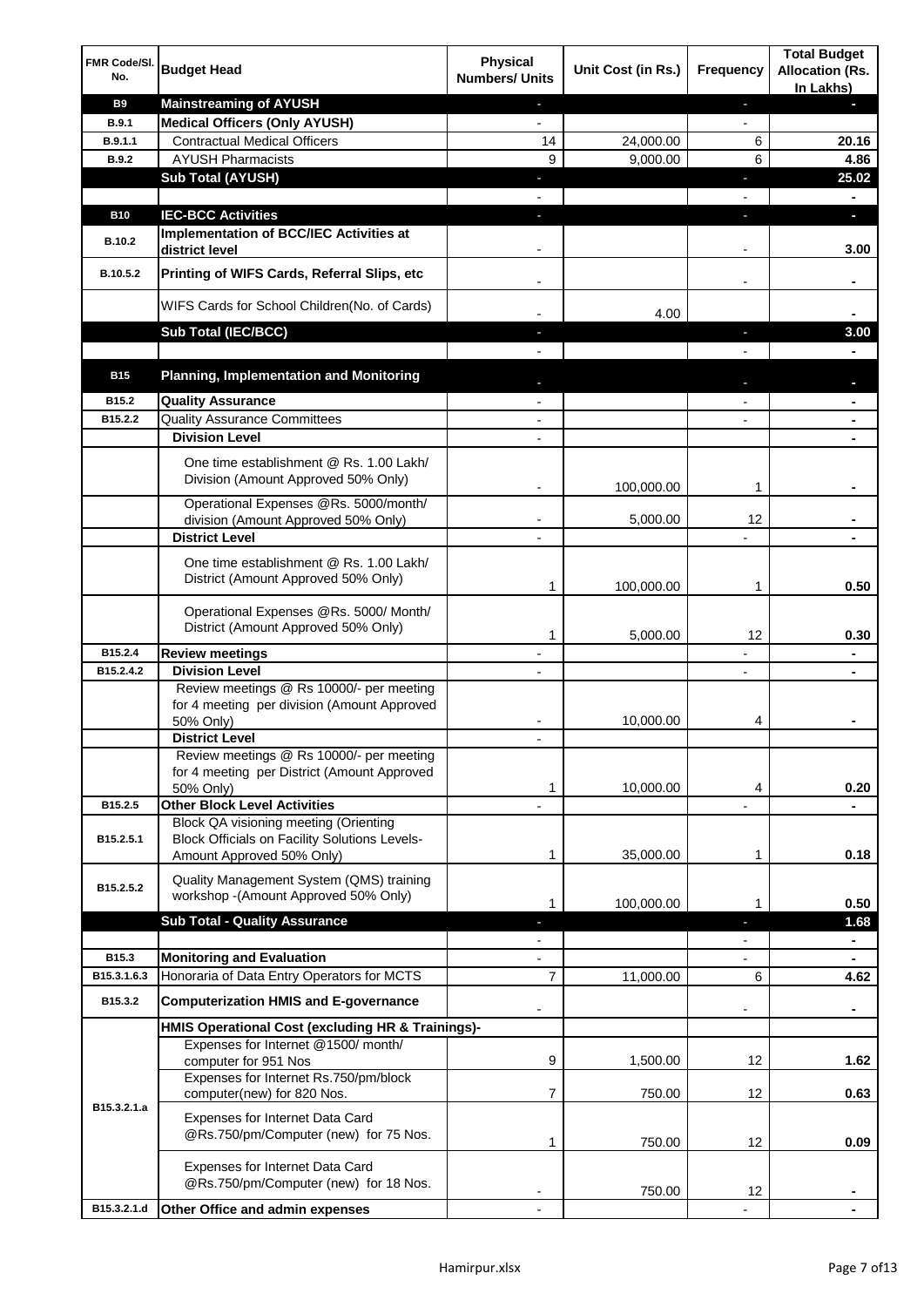| FMR Code/SI.<br>No.    | <b>Budget Head</b>                                                                                  | <b>Physical</b><br><b>Numbers/ Units</b> | Unit Cost (in Rs.) | Frequency                | <b>Total Budget</b><br><b>Allocation (Rs.</b><br>In Lakhs) |
|------------------------|-----------------------------------------------------------------------------------------------------|------------------------------------------|--------------------|--------------------------|------------------------------------------------------------|
| B15.3.2.1.d.2          | Maintenance of Computers/AMC/etc -HMIS<br>(Block -PHC/CHC, CH, CMF (M/F) Old                        |                                          |                    |                          |                                                            |
|                        | @Rs. 4000/unit for 951 no.<br>Purchase of computer consumables/Admin                                | 9                                        | 4,000.00           | 1                        | 0.36                                                       |
| B15.3.2.1.d.3          | Expenses @ Rs.1000.00 for 951 no.-Six<br>Months                                                     | 9                                        | 1,000.00           | 6                        | 0.54                                                       |
| B15.3.2.2.a            | MCTS Operational Cost (excluding HR &<br>Trainings)                                                 |                                          |                    |                          |                                                            |
| B15.3.2.2.b            | Procurement of computers/Printers/<br>Cartridges ,etc. - @50,000.00/Computer<br>Systems for 820 No. | 7                                        | 50,000.00          | 1                        | 3.50                                                       |
| B15.3.2.2.d            | Other Office and admin expenses<br>@12,000.00 per year -820 No.(New)                                | 7                                        | 12,000.00          | 1                        | 0.84                                                       |
| B15.3.3                | Other M & E Activities                                                                              |                                          |                    |                          |                                                            |
| B15.3.3.5              | Review Meetings for MCTS @ Rs<br>4,000/meeting for 12 meetings                                      | 1                                        | 4,000.00           | 12                       | 0.48                                                       |
|                        | <b>Sub Total - Monitoring and Evaluation</b>                                                        |                                          |                    |                          | 12.68                                                      |
|                        |                                                                                                     |                                          |                    | $\overline{\phantom{0}}$ | $\blacksquare$                                             |
| <b>B.16</b><br>B16.1.1 | <b>PROCUREMENT</b>                                                                                  | ٠                                        |                    | ٠                        | $\overline{\phantom{a}}$                                   |
|                        | <b>Procurement of Equipments: MH</b>                                                                |                                          |                    | $\overline{\phantom{a}}$ | $\blacksquare$                                             |
| B16.1.1.2              | MVA /EVA Kits for Safe Abortion services                                                            | 4                                        | 2,500.00           |                          | 0.10                                                       |
| B16.1.6                | <b>Equipments for ARSH/ School Health</b>                                                           |                                          |                    |                          |                                                            |
| B16.1.6.1              | Equipments for ARSH Clinics (New)<br><b>Sub Total (Procurement of Equipments)</b>                   |                                          | 15,000.00          | 1                        | 0.10                                                       |
|                        |                                                                                                     |                                          |                    |                          |                                                            |
| B.16.2.1               | Drugs & supplies for MH                                                                             |                                          |                    |                          | $\blacksquare$                                             |
| B.16.2.1.2             | Drugs for Safe Abortion (No. of MMA                                                                 |                                          |                    |                          |                                                            |
| B.16.2.4               | estimated in year 2013-14)<br><b>Supplies for IMEP</b>                                              | 897                                      | 200.00             |                          | 1.79                                                       |
| B.16.2.4.1             | Bio-Medical Waste Management-District                                                               |                                          |                    |                          |                                                            |
|                        | level                                                                                               |                                          |                    |                          | 5.83                                                       |
| B.16.2.4.2             | Bio-Medical Waste Management-CHC level                                                              |                                          |                    |                          | 12.58                                                      |
| B.16.2.4.3             | Cleaning/Washing, House keeping and<br>Laundry Management - District Level                          |                                          |                    |                          | 9.58                                                       |
| B.16.2.4.4             | Cleaning/Washing, House keeping and<br>Laundry Management - CHC/PHC Level                           |                                          |                    |                          | 12.24                                                      |
|                        | <b>ASHA Drug Kits</b><br>Drug Kit replenishment for ASHAs @ Rs.                                     |                                          |                    |                          |                                                            |
| B.16.2.5.2             | 300/ASHA                                                                                            | 849                                      | 300.00             |                          | 2.55                                                       |
| B.16.2.6               | Drugs & supplies for WIFS                                                                           |                                          |                    | $\blacksquare$           |                                                            |
|                        | For Govt. & Govt. aided Schools (Classes VI<br>to XII)                                              |                                          |                    |                          |                                                            |
|                        | <b>Total Beneficiaries</b>                                                                          | 38,864                                   |                    |                          |                                                            |
| B.16.2.6.1             | IFA Tables Required at District (<br>Beneficiary* 52 Tabs)                                          | 2,020,921                                | 0.12               | $\overline{a}$           | 2.43                                                       |
| B.16.2.6.2             | Albendazole Tablets Required at District                                                            |                                          |                    |                          |                                                            |
| B.16.2.7               | (Beneficiary *2 Tabs)<br>Drugs & Supplies under SHP                                                 | 77,728                                   | 1.00               |                          | 0.78                                                       |
|                        | For Aganwadi Centres                                                                                |                                          |                    |                          | ۰                                                          |
|                        | Expected No. of Children at AWCs                                                                    | 37,500                                   |                    |                          |                                                            |
|                        | No. of IFA Bottles (One bottle of 100<br>ml./child)                                                 | 37,500                                   | 10.00              |                          | 3.75                                                       |
|                        | Albendazole Tablets (2 tablets per Child)                                                           | 75,000                                   | 1.00               |                          | 0.75                                                       |
|                        | For Primary Schools(For Govt. & Govt.<br>aided Schools Classes I to V)                              |                                          |                    |                          |                                                            |
|                        | Expected No. of Children in Schools                                                                 | 70,119                                   |                    |                          |                                                            |
|                        | No. of Tablets Required at District (52<br>Tabs./ Beneficiary)                                      | 3,646,196                                | 0.12               |                          | 4.38                                                       |
|                        | No. of Tablets Required at District (2 Tabs./                                                       |                                          |                    |                          |                                                            |
|                        | Beneficiary)<br><b>Medicines for Teams</b>                                                          | 140,238                                  | 1.00               |                          | 1.40                                                       |
|                        | No. of Blocks                                                                                       | $\overline{7}$                           |                    |                          |                                                            |
|                        | First Time Medicines For Teams (2 Teams<br>in Each Block)                                           | 14                                       | 18,000.00          |                          | 2.52                                                       |
|                        | Sub Total (Procurement of Drugs & Supplies)                                                         |                                          |                    |                          |                                                            |
|                        |                                                                                                     |                                          |                    |                          | 60.57                                                      |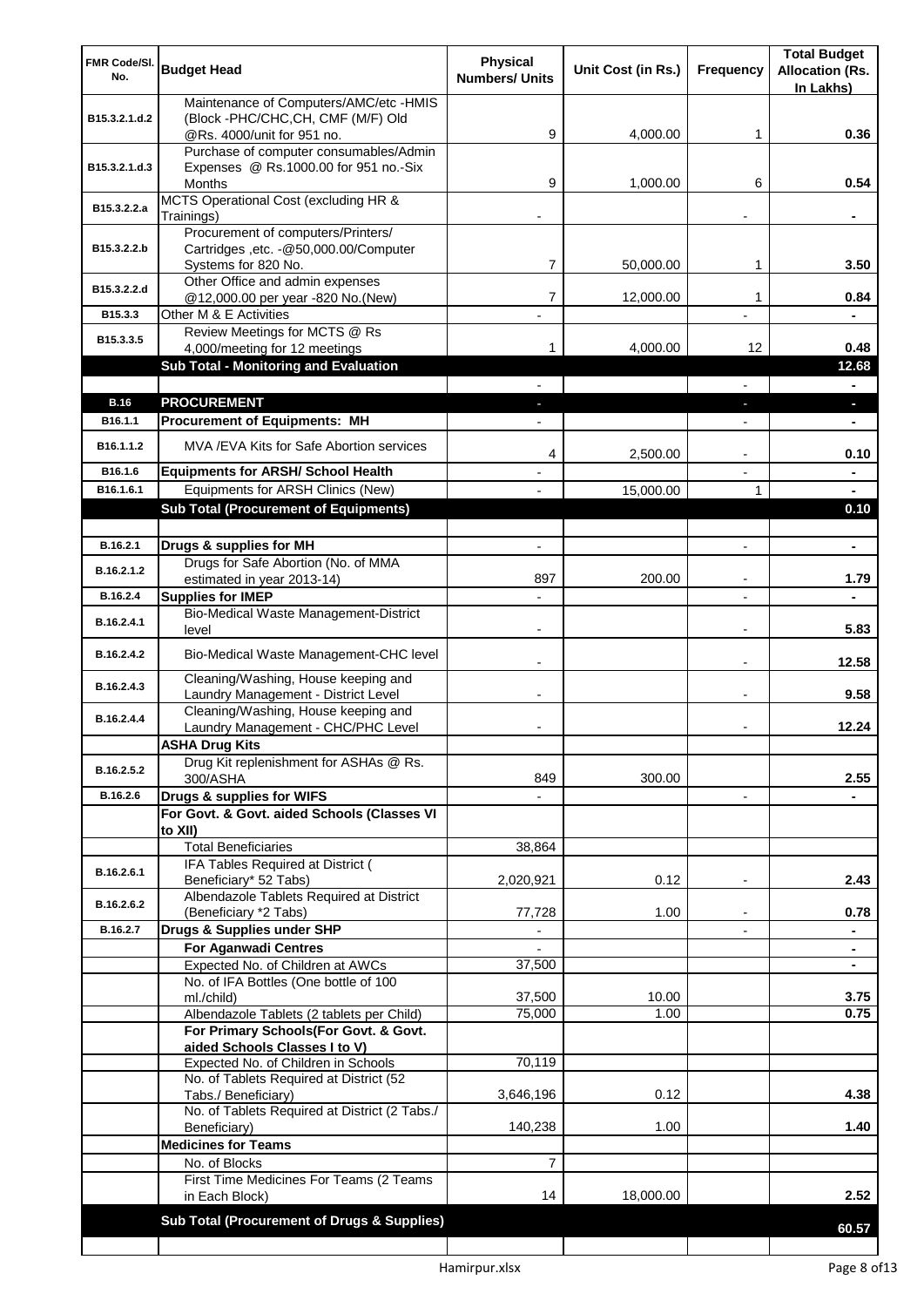| FMR Code/SI.<br>No. | <b>Budget Head</b>                                                                         | <b>Physical</b><br><b>Numbers/ Units</b> | Unit Cost (in Rs.)   | Frequency                | <b>Total Budget</b><br><b>Allocation (Rs.</b><br>In Lakhs) |
|---------------------|--------------------------------------------------------------------------------------------|------------------------------------------|----------------------|--------------------------|------------------------------------------------------------|
| <b>B.17</b>         | <b>Drugs Warehouses/Logistics Management</b>                                               |                                          |                      |                          |                                                            |
|                     | Honoraria of Staff at Regional Drug                                                        |                                          |                      |                          |                                                            |
|                     | Warehouse                                                                                  |                                          |                      |                          |                                                            |
|                     | Accountant                                                                                 | $\blacksquare$                           | 10,000.00            | 6                        |                                                            |
|                     | Computer Operator Cum Store Keeper<br>Fork-Lift Operator cum Mechanic                      | $\blacksquare$<br>$\blacksquare$         | 10,000.00            | 6                        | $\blacksquare$                                             |
| <b>B.17.1</b>       | Fourth class / Loader                                                                      | -                                        | 6,500.00<br>6,500.00 | 6<br>6                   | ۰                                                          |
|                     | Generator Operator cum Electrician                                                         |                                          | 5,000.00             | 6                        |                                                            |
|                     | Sweeper                                                                                    |                                          | 3,500.00             | 6                        |                                                            |
|                     | <b>Armed Guards</b>                                                                        |                                          | 6,335.00             | 6                        |                                                            |
|                     | <b>General Guards</b>                                                                      |                                          | 5,157.00             | 6                        |                                                            |
|                     | Gardener                                                                                   |                                          | 3,000.00             | 6                        |                                                            |
|                     | Honoraria of Staff at District Drug                                                        |                                          |                      |                          |                                                            |
|                     | Warehouse                                                                                  | $\blacksquare$                           |                      |                          | ٠                                                          |
|                     | Computer Operator Cum Store Keeper                                                         | 1                                        | 10,000.00            | 6                        | 0.60                                                       |
| B.17.3              | Generator Operator Cum Mechanic/Electricia                                                 | 1                                        | 5,000.00             | 6                        | 0.30                                                       |
|                     | Loader                                                                                     | 1                                        | 5,000.00             | 6                        | 0.30                                                       |
|                     | Choukidar                                                                                  | $\mathbf{1}$                             | 5,000.00             | 6                        | 0.30                                                       |
| <b>B.17.4</b>       | Part-time Sweeper<br><b>Others</b>                                                         | $\mathbf{1}$                             | 2,500.00             | 6                        | 0.15                                                       |
|                     |                                                                                            |                                          |                      |                          |                                                            |
| B.17.4.1            | Operational Cost for Regional Drug ware House                                              |                                          |                      |                          |                                                            |
|                     | <b>Electricity Charges</b>                                                                 |                                          |                      |                          |                                                            |
|                     | <b>Telephone Charges</b>                                                                   |                                          |                      |                          |                                                            |
|                     | POL & Maintenance of DG Sets                                                               |                                          |                      |                          |                                                            |
|                     | Stationary                                                                                 |                                          |                      |                          | $\blacksquare$                                             |
|                     | Contingency<br><b>Sub Total-Drug Ware Houses</b>                                           |                                          |                      |                          |                                                            |
|                     |                                                                                            |                                          |                      |                          | 1.65                                                       |
|                     | <b>GRAND TOTAL- MISSION FLEXIPOOL</b>                                                      | ٠                                        |                      | J,                       | 219.79                                                     |
|                     |                                                                                            |                                          |                      |                          |                                                            |
| C                   | <b>IMMUNISATION</b>                                                                        |                                          |                      | ٠                        | L.                                                         |
| C.1                 | RI strengthening project (Review meeting,                                                  |                                          |                      |                          |                                                            |
|                     | Mobility support, Outreach services etc)<br>Mobility Support for supervision for district  |                                          |                      |                          |                                                            |
| C.1.a               | level officers @Rs 250000/- Year                                                           | 1                                        | 250,000.00           |                          | 2.50                                                       |
| C.1.b               | Mobility support for supervision at State<br>level                                         |                                          |                      |                          |                                                            |
|                     |                                                                                            |                                          |                      |                          |                                                            |
| C.1.c               | Printing and dissemination of Immunization<br>cards, tally sheets, monitoring forms etc.@  |                                          |                      |                          |                                                            |
|                     | Rs 10 /- Beneficiary                                                                       |                                          |                      |                          |                                                            |
|                     |                                                                                            | 35,328                                   | 10.00                |                          | 3.53                                                       |
| C.1.d               | Support for Quarterly State level review<br>meetings of district officer                   |                                          |                      |                          |                                                            |
|                     | Quarterly review meetings exclusive for RI                                                 |                                          |                      |                          |                                                            |
| C.1.e               | at district level with Block Mos, CDPO, and                                                |                                          |                      |                          |                                                            |
|                     | other stake holders (@ Rs 100/- per                                                        |                                          |                      |                          |                                                            |
|                     | participant(5 participant / block)                                                         | 140                                      | 100.00               |                          | 0.14                                                       |
|                     | Quarterly review meetings exclusive for RI<br>at block level @Rs 50/- per person as        |                                          |                      |                          |                                                            |
|                     | honorarium/Asha(For travel) & Rs 25 per                                                    |                                          |                      |                          |                                                            |
| C.1.f               | person at the disposal of MOIC for meeting                                                 |                                          |                      |                          |                                                            |
|                     | expenses (Refreshment, stationery and                                                      |                                          |                      |                          |                                                            |
|                     | mis.)                                                                                      | 3,464                                    | 75.00                |                          | 2.60                                                       |
|                     | Focus on slum & underserved areas in                                                       |                                          |                      |                          |                                                            |
|                     | urban areas/alternative vaccinator for slums<br>(Hiring of ANM @ 450/-per session for four |                                          |                      |                          |                                                            |
| C.1.g               | sessions/month/slum of 10000 population                                                    |                                          |                      |                          |                                                            |
|                     | and Rs.300/ month as contingency per slum                                                  |                                          |                      |                          |                                                            |
|                     | i.e.Rs.2100/-month/slum of 10000                                                           |                                          |                      |                          |                                                            |
|                     | population)                                                                                | 24                                       | 2,100.00             | $\overline{\phantom{a}}$ | 0.50                                                       |
| C.1.h               | Mobilization of children through ASHA or<br>other mobilizers(@Rs 150/-per session)         | 11,383                                   | 150.00               | $\overline{\phantom{a}}$ | 17.07                                                      |
|                     | Alternative vaccine delivery in hard to reach                                              |                                          |                      |                          |                                                            |
| C.1.i               | areas(@Rs 150/-per session)                                                                | 1,292                                    | 150.00               | $\overline{\phantom{a}}$ | 1.94                                                       |
| C.1.j               | Alternative Vaccine Delivery in other                                                      |                                          |                      |                          |                                                            |
|                     | areas(@Rs. 75/- per session)                                                               | 10,091                                   | 75.00                | $\overline{\phantom{a}}$ | 7.57                                                       |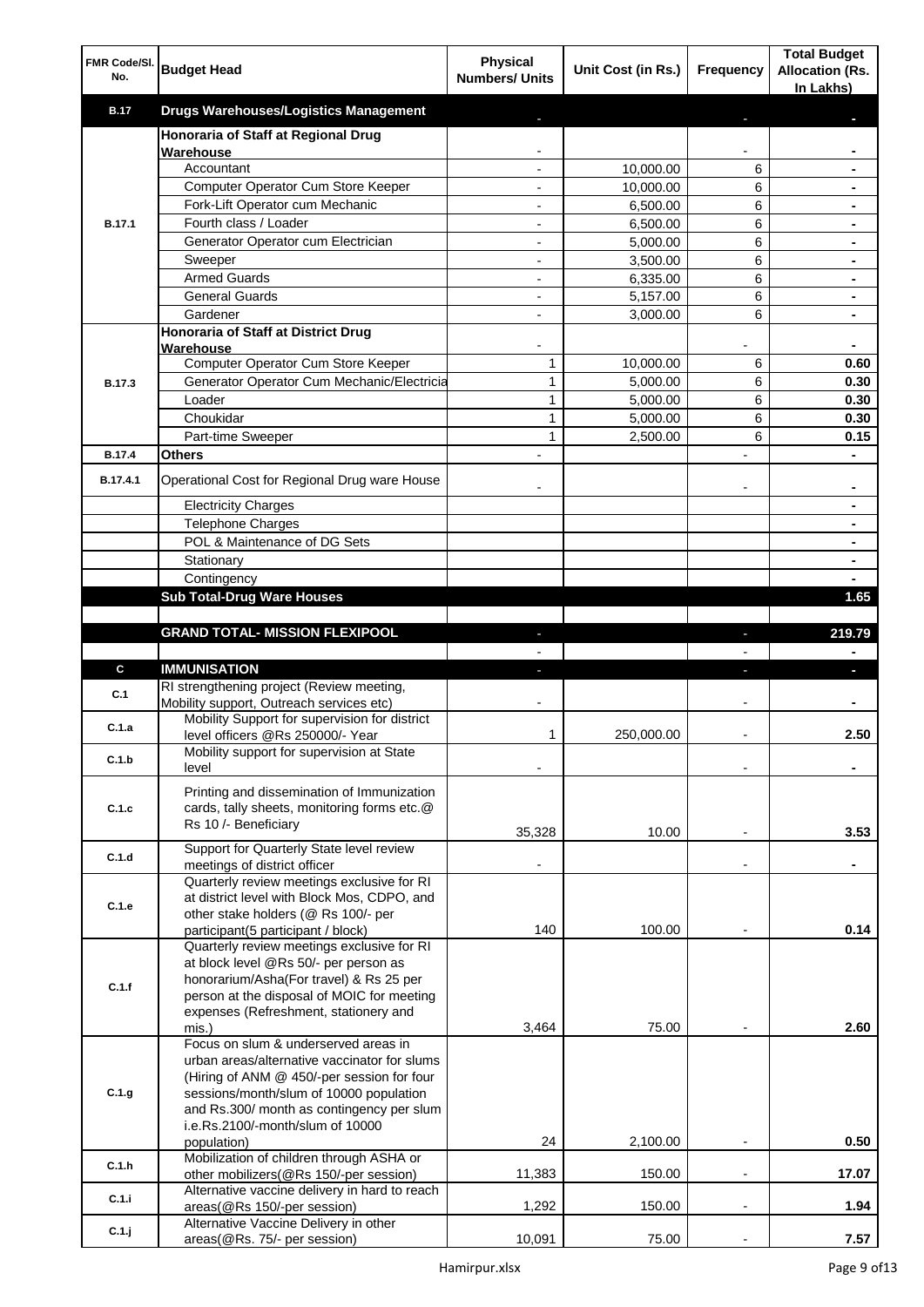| FMR Code/SI.<br>No. | <b>Budget Head</b>                                                                                                                                                                                                                                         | Physical<br><b>Numbers/ Units</b> | Unit Cost (in Rs.) | Frequency                | <b>Total Budget</b><br><b>Allocation (Rs.</b><br>In Lakhs) |
|---------------------|------------------------------------------------------------------------------------------------------------------------------------------------------------------------------------------------------------------------------------------------------------|-----------------------------------|--------------------|--------------------------|------------------------------------------------------------|
| C.1.k               | To develop micro plan at sub-centre level(@<br>Rs 100/- per sub centre)                                                                                                                                                                                    | 215                               | 100.00             |                          | 0.22                                                       |
| C.1.1               | For consolidation of micro plans at block<br>level (@ Rs 1000/-per block per PHC and<br>Rs 2000/- per district)                                                                                                                                            | 9                                 | 1,000.00           |                          | 0.09                                                       |
| C.1.m               | POL for vaccine delivery from State to<br>district and from district to PHC/CHCs(@ Rs                                                                                                                                                                      |                                   |                    |                          |                                                            |
| C.1.n               | 150000/- per district per year)<br>Consumables for computer including<br>provision for internet access for RIMS (@                                                                                                                                         | 1                                 | 150,000.00         |                          | 1.50                                                       |
|                     | Rs 400/- per month per district)<br>Red/Black plastic bags etc.(@ Rs 3 per bag                                                                                                                                                                             | 1                                 | 400.00             | 12                       | 0.05                                                       |
| C.1.o               | and 2 bags per session)<br>Hub Cutter/Bleach/Hypochlorite solution/                                                                                                                                                                                        | 12,913                            | 3.00               | 2                        | 0.77                                                       |
| C.1.p               | Twin buckets(@ Rs 1200/- per PHC/CHC<br>per year)                                                                                                                                                                                                          | 9                                 | 1,200.00           |                          | 0.11                                                       |
| C.1.q               | Safety Pits(@ Rs 5250/- per pit)                                                                                                                                                                                                                           | $\overline{7}$                    | 5,250.00           |                          | 0.37                                                       |
|                     | Other Specific requirement                                                                                                                                                                                                                                 |                                   |                    | $\blacksquare$           |                                                            |
|                     | Fund for annual maintenance operation of<br>WIC/WIF at division level @ Rs.40000/unit<br>of WIC/WIF                                                                                                                                                        |                                   | 40,000.00          |                          |                                                            |
| C.1.r               | POL for generators and operational<br>expenses at divisional vaccine storage point                                                                                                                                                                         |                                   |                    |                          |                                                            |
|                     | @ Rs 2.00 Lakhs/ year/division vaccine<br>store points                                                                                                                                                                                                     |                                   | 200,000.00         |                          |                                                            |
|                     | Electricity bill for WIC/WIF AT state and<br>divisional level @ Rs 1.50Lakhs/year<br>/division store points                                                                                                                                                |                                   | 150,000.00         |                          |                                                            |
|                     | <b>AEFI Kits</b>                                                                                                                                                                                                                                           | 56                                | 200.00             |                          | 0.11                                                       |
| C.2                 | <b>Salary of Contractual Staffs</b>                                                                                                                                                                                                                        |                                   |                    | $\overline{\phantom{a}}$ |                                                            |
| C.2.2               | Computer Assistants at District level                                                                                                                                                                                                                      | $\mathbf{1}$                      | 10,000.00          | 6                        | 0.60                                                       |
| C.3                 | <b>Training under Immunisation</b>                                                                                                                                                                                                                         | $\overline{a}$                    |                    |                          |                                                            |
| C.3.1               | District level Orientation training including<br>Hep B, Measles, AEFI & JE(wherever<br>required) for 2 days ANM, Multi Purpose<br>Health Worker (Male), LHV, Health<br>Assistant (Male/Female), Nurse Midwives,<br>BEEs & other staff (as per RCH norms) @ |                                   |                    |                          |                                                            |
|                     | Rs 46200/batch                                                                                                                                                                                                                                             | 2                                 | 46,200.00          |                          | 0.92                                                       |
| C.3.2               | Three day training including Hep B, Measles<br>& JE(wherever required) of Medical Officers<br>of RI using revised MO training module) @<br>Rs 65600/ batch                                                                                                 |                                   | 65,600.00          |                          |                                                            |
| C.3.4               | Two days cold chain handlers training for<br>block level cold chain handlers by State and<br>district cold chain officers @ Rs                                                                                                                             |                                   |                    |                          |                                                            |
| C.3.5               | 26600/batch<br>One day training of block level data handlers<br>by DIOs and District cold chain officer to                                                                                                                                                 |                                   | 26,600.00          |                          |                                                            |
|                     | train about the reporting formats of<br>immunization @ Rs 300/ person                                                                                                                                                                                      | 8                                 | 300.00             | $\overline{\phantom{a}}$ | 0.02                                                       |
| C.3.6               | Intensified immunization training of front<br>line workers @ Rs 86660/batch                                                                                                                                                                                | 9                                 | 86,660.00          | $\blacksquare$           | 7.80                                                       |
| C.4                 | <b>Cold Chain Maintenance</b>                                                                                                                                                                                                                              |                                   |                    |                          |                                                            |
|                     | Cold chain maintenance at PHC/CHC Level<br>(@Rs. 750/PHC/CHC per year)                                                                                                                                                                                     | 9                                 | 750.00             |                          | 0.07                                                       |
|                     | Cold chain maintenance at District Level<br>(@Rs. 15000/year)<br>Asha Incentives- for full immunization @                                                                                                                                                  | 1                                 | 15,000.00          |                          | 0.15                                                       |
| C.5                 | RS.100 per child for full immunization in first<br>year and Rs.50 per child for ensuring<br>complete immunization up to 2nd year of<br>age.(94.22% of the fund)                                                                                            | 22,452                            | 150.00             |                          | 31.73                                                      |
|                     | <b>TOTOAL - ROUTINE IMMUNIZATION</b>                                                                                                                                                                                                                       |                                   |                    |                          | 80.37                                                      |
|                     |                                                                                                                                                                                                                                                            |                                   |                    |                          |                                                            |
| D                   | <b>National Disease Control Programmes</b>                                                                                                                                                                                                                 |                                   |                    |                          |                                                            |
|                     |                                                                                                                                                                                                                                                            |                                   |                    |                          |                                                            |
| Е                   | <b>Integrated Disease Surveillance Project</b><br>(IDSP)                                                                                                                                                                                                   |                                   |                    |                          |                                                            |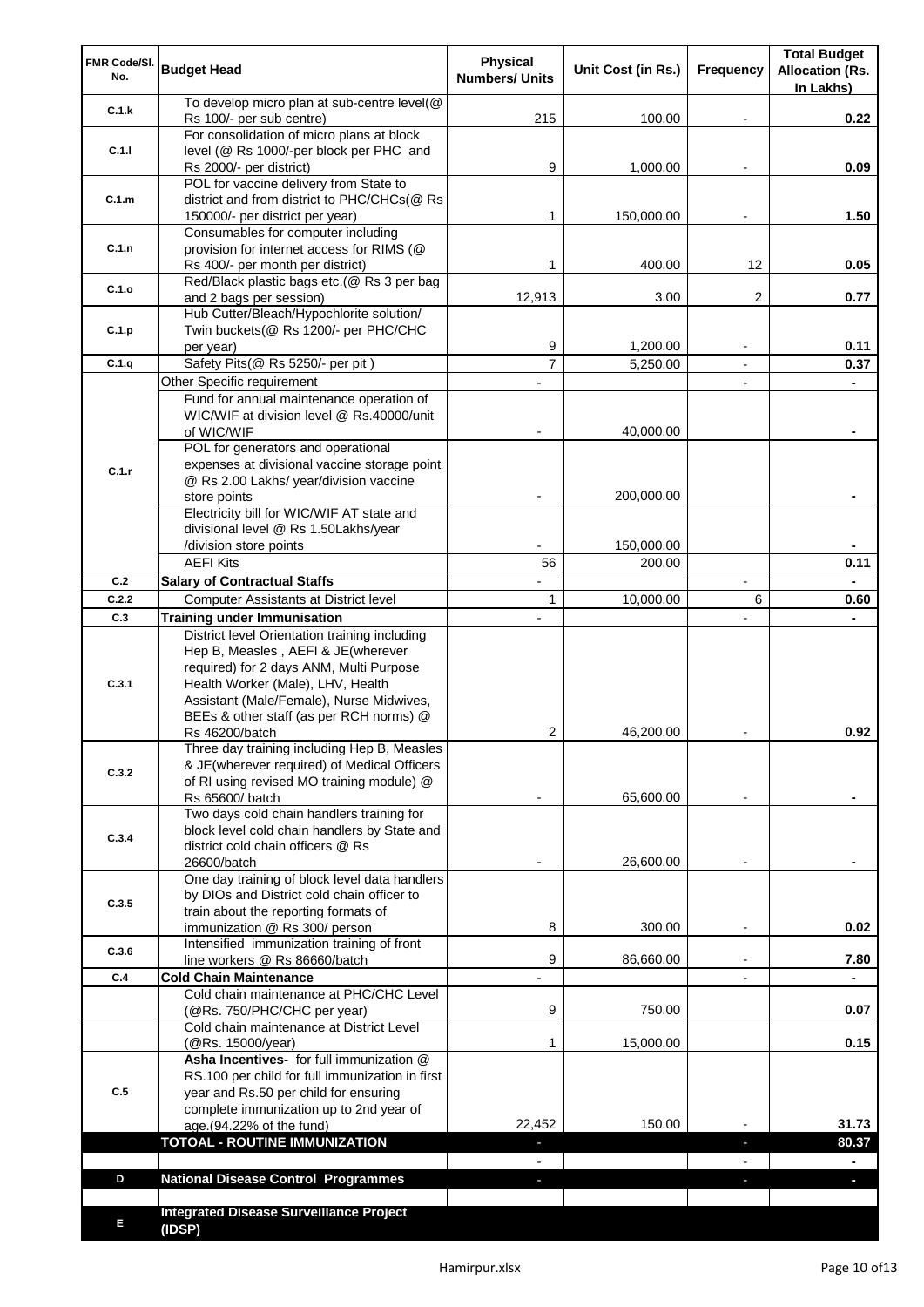| FMR Code/SI.<br>No. | <b>Budget Head</b>                                                                   | <b>Physical</b><br><b>Numbers/ Units</b> | Unit Cost (in Rs.) | Frequency | <b>Total Budget</b><br><b>Allocation (Rs.</b><br>In Lakhs) |
|---------------------|--------------------------------------------------------------------------------------|------------------------------------------|--------------------|-----------|------------------------------------------------------------|
| E.1                 | Operational Costs (Rs. 25000/0 per Month)<br>including 10 Medical Colleges           |                                          |                    |           | 3.00                                                       |
| E.2                 |                                                                                      |                                          |                    |           |                                                            |
|                     | Remuneration for Contractual Human Resource                                          |                                          |                    |           |                                                            |
| E.2.1               | Epidemiologist (Rs. 27500-44000)                                                     |                                          |                    |           | 5.02                                                       |
| E.2.2               | Microbiologist (Rs. 27500-44000)                                                     |                                          |                    |           |                                                            |
| E.3.2               | Data Manager (Rs. 18000 per Mth)                                                     |                                          |                    |           | 2.16                                                       |
| E.3.3               | Data Entry Operator (Rs. 11000/mth)                                                  |                                          |                    |           | 1.32                                                       |
|                     | <b>Training</b><br>Medical Officers (3 days) @ Rs 50000 /                            |                                          |                    |           |                                                            |
|                     | Batch, for one batch                                                                 |                                          |                    |           | ۰                                                          |
| E.8                 | Hospital Pharmacists/Nurses Training (1                                              |                                          |                    |           |                                                            |
|                     | day) @ Rs.38000 / Batch for 1 batch                                                  |                                          |                    |           |                                                            |
|                     | One Day Training of Medical College Doctors                                          |                                          |                    |           |                                                            |
| E.8                 | Costs on account of Newly Formed Districts                                           |                                          |                    |           |                                                            |
|                     | <b>TOTAL-IDSP</b>                                                                    |                                          |                    |           | 11.50                                                      |
|                     |                                                                                      |                                          |                    |           |                                                            |
| F                   | <b>National Vector Borne Disease Control</b>                                         |                                          |                    |           |                                                            |
|                     | Programme (NVBDCP)                                                                   |                                          |                    |           |                                                            |
| F.1.1               | <b>Malaria</b>                                                                       |                                          |                    |           |                                                            |
| F.1.1.b             | <b>ASHA Incentives</b>                                                               |                                          |                    |           | 1.25                                                       |
| F.1.1.d             | Monitoring, Evaluation & Supervision &                                               |                                          |                    |           |                                                            |
|                     | Epidemic preparedness including mobility                                             |                                          |                    |           | 1.50                                                       |
| F.1.1.e             | <b>IEC/BCC</b>                                                                       |                                          |                    |           | 0.42                                                       |
| F.1.1.g             | <b>Training/Capacity Building</b><br>Sub Total - Malaria                             |                                          |                    |           | 0.25                                                       |
|                     |                                                                                      |                                          |                    |           | 3.42                                                       |
| F.1.2               | Dengue & Chikungunya                                                                 |                                          |                    |           |                                                            |
| F.1.2.a(iⅈ)         | Strengthening Surveillance for Apex Referral<br>Lab & Sentinel Surveillance Hospital |                                          |                    |           |                                                            |
| F.1.2.c             | Monitoring/Supervision and Rapid Response                                            |                                          |                    |           | 0.20                                                       |
| F.1.2.d             | <b>Epidemic Preparedness</b>                                                         |                                          |                    |           | 0.05                                                       |
| F.1.2.e             | Case Management                                                                      |                                          |                    |           | 0.10                                                       |
| F.1.2.f             | <b>Vector Control And Environmental</b><br>Management                                |                                          |                    |           |                                                            |
| F.1.2.g             | IEC/ BCC for Social Mobilization                                                     |                                          |                    |           | 0.10                                                       |
| F.1.2.i             | Training/Workshop                                                                    |                                          |                    |           | 0.10                                                       |
|                     | Sub Total - Dengue & Chikungunya                                                     |                                          |                    |           | 0.55                                                       |
| F.1.3               | <b>AES/JE</b>                                                                        |                                          |                    |           |                                                            |
|                     | Strengthening of Sentinel sites which will                                           |                                          |                    |           |                                                            |
| F.1.3.a             | include Diagnostics and Case Management,<br>supply of kits by Gol                    |                                          |                    |           |                                                            |
|                     | IEC / BCC Activities & printing material                                             |                                          |                    |           |                                                            |
| F.1.3.b             | pertaining to JE / AES                                                               |                                          |                    |           |                                                            |
|                     | Capacity Building in case management of                                              |                                          |                    |           |                                                            |
| F.1.3.c             | Medical Officer and paramedical from                                                 |                                          |                    |           |                                                            |
|                     | PHC/CHC at district level.                                                           |                                          |                    |           |                                                            |
| F.1.3.d             | Monitoring and supervision                                                           |                                          |                    |           |                                                            |
| F.1.3.e             | Procurement of Insecticides (Technical<br>Malathion)                                 |                                          |                    |           |                                                            |
|                     | Thermal Fog Machine (Small) @ 0.85                                                   |                                          |                    |           |                                                            |
| F.1.3.f             | lac/machine                                                                          |                                          |                    |           |                                                            |
|                     | Operational cost for Malathion fogging (As                                           |                                          |                    |           |                                                            |
| F.1.3.g             | per Availability of 3 MT Technical Malathion                                         |                                          |                    |           |                                                            |
|                     | per district)                                                                        |                                          |                    |           |                                                            |
| $F.1.3.$ j          | Paediatric ICU Establishment and HR &<br>operational cost for Paediatric ICU in      |                                          |                    |           |                                                            |
|                     | <b>Endemic Districts</b>                                                             |                                          |                    |           |                                                            |
|                     | ASHA Insentivization for sensitizing                                                 |                                          |                    |           |                                                            |
| F.1.3.k             | community                                                                            |                                          |                    |           |                                                            |
|                     | Sub Total - AES/JE                                                                   |                                          |                    |           |                                                            |
| F.1.4               | <b>Lymphatic Filariasis</b>                                                          |                                          |                    |           |                                                            |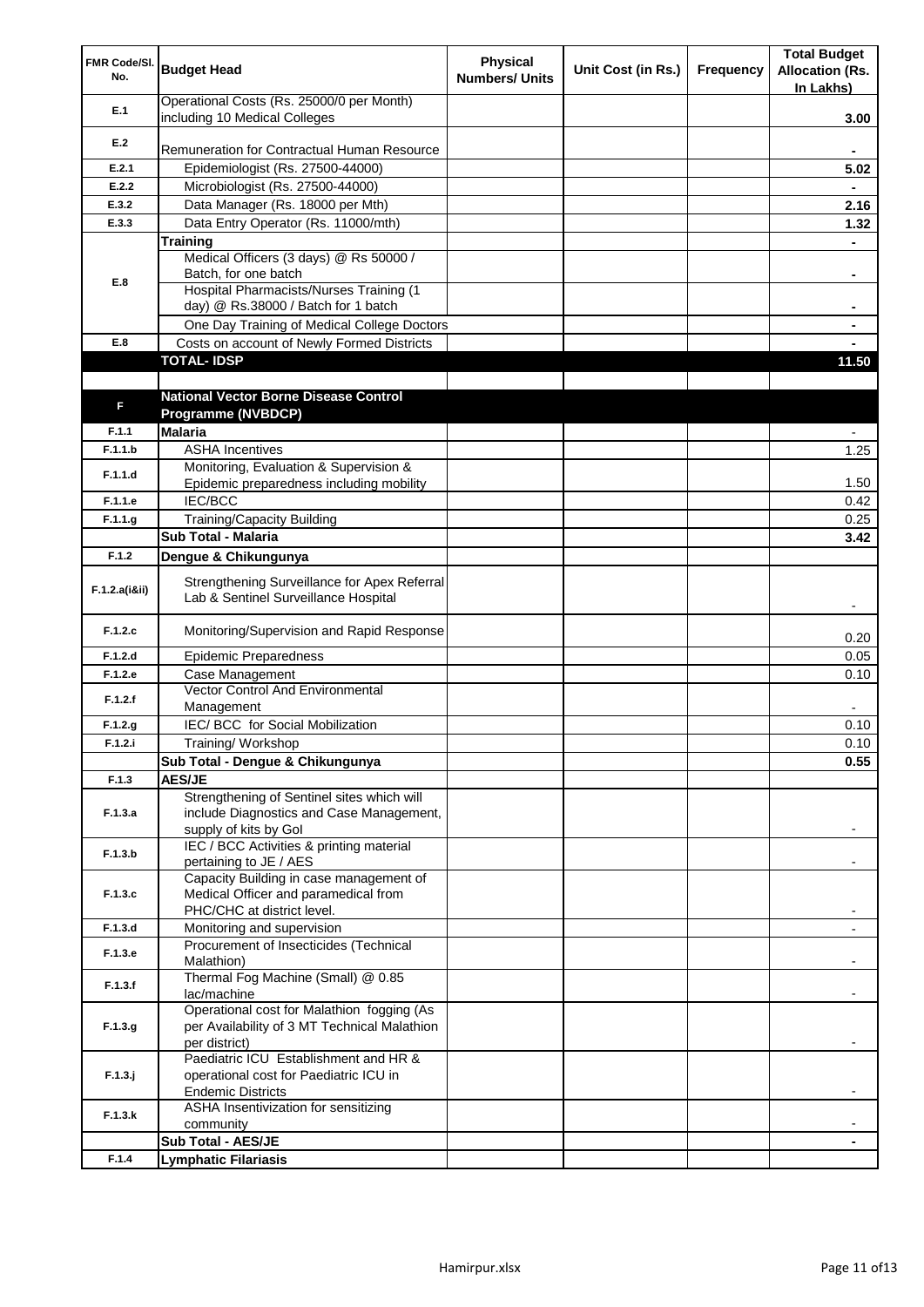| FMR Code/SI.<br>No. | <b>Budget Head</b>                                                                                                                                                                                                                                                    | <b>Physical</b><br><b>Numbers/ Units</b> | Unit Cost (in Rs.) | Frequency      | <b>Total Budget</b><br><b>Allocation (Rs.</b><br>In Lakhs) |
|---------------------|-----------------------------------------------------------------------------------------------------------------------------------------------------------------------------------------------------------------------------------------------------------------------|------------------------------------------|--------------------|----------------|------------------------------------------------------------|
| F.1.4.a             | State Task Force, STAC Meeting, printing<br>forms & register/ Mobility support, district<br>coordination meeting, sensitization of media<br>etc., Morbidity management, monitoring &<br>supervision and mobility support for Rapid<br>response including Line listing |                                          |                    |                | 2.90                                                       |
| F.1.4.b             | Micro Filaria Survey                                                                                                                                                                                                                                                  |                                          |                    |                | 0.49                                                       |
| F.1.4.c             | Post MDA Assessment by medical colleges<br>(Govt, & Private)/ ICMR institutions                                                                                                                                                                                       |                                          |                    |                | 0.14                                                       |
| F.1.4.d             | Training / Sensitization of district level<br>officers on ELF & Drug Distributors /<br>Peripheral health workers                                                                                                                                                      |                                          |                    |                | 1.25                                                       |
| F.1.4.e             | Specific IEC/ BCC at State, districts, PHC,<br>Sub Centre & village lable VHSC/GKs                                                                                                                                                                                    |                                          |                    |                | 1.00                                                       |
| F.1.4.f             | Honorarium for Drug Distributors including<br>ASHA & Supervisors involve in MDA                                                                                                                                                                                       |                                          |                    |                | 2.25                                                       |
| F.1.4.h.ii          | M.F.Survey in Non Endemic districts                                                                                                                                                                                                                                   |                                          |                    |                |                                                            |
|                     | Sub Total - Lymphatic Filariasis                                                                                                                                                                                                                                      |                                          |                    |                | 8.03                                                       |
| F.1.5               | Kalazar                                                                                                                                                                                                                                                               |                                          |                    |                |                                                            |
| F.1.5<br>F.1.5.a    | Case Search/ Camp Approach                                                                                                                                                                                                                                            |                                          |                    |                |                                                            |
|                     | Spray Pumps & Accessories                                                                                                                                                                                                                                             |                                          |                    |                | $\overline{a}$                                             |
| F.1.5.b             | Operational Cost for Spray including Spray<br>Wages & Pending liability of spray wages                                                                                                                                                                                |                                          |                    |                |                                                            |
| F.1.5.c             | Mobility / P.O.L./ Supervision                                                                                                                                                                                                                                        |                                          |                    |                |                                                            |
| F.1.5.d             | Monitoring & Evaluation                                                                                                                                                                                                                                               |                                          |                    |                |                                                            |
| F.1.5.e/<br>F.1.5.f | Training for Spraying /IEC/<br>BCC/Advocacy/Incentive to ASHA/Loss of<br>Wages                                                                                                                                                                                        |                                          |                    |                |                                                            |
|                     | Sub Total - Kalazar                                                                                                                                                                                                                                                   |                                          |                    |                |                                                            |
|                     | <b>Cash grant for Decentralized commodities</b>                                                                                                                                                                                                                       |                                          |                    |                |                                                            |
|                     | for Malaria + Filaria F.6                                                                                                                                                                                                                                             |                                          |                    |                |                                                            |
| F.6(a,b,c,k)        | Drugs (Chloroquine, Primaquine 2.5/7.5mg)<br>and ACT                                                                                                                                                                                                                  |                                          |                    |                | 0.30                                                       |
| F.6.f               | D.E.C.                                                                                                                                                                                                                                                                |                                          |                    |                | 2.82                                                       |
| F.6.h               | Dengue NS 1 antigen Kit<br>Larvicidal (Temephos, Bti(AS)/Bti (wp)(for                                                                                                                                                                                                 |                                          |                    |                | 0.05                                                       |
| F.6.i               | polluted and non polluted water)                                                                                                                                                                                                                                      |                                          |                    |                | 0.90                                                       |
|                     | <b>Sub Total- Dec.Commodities</b>                                                                                                                                                                                                                                     |                                          |                    |                | 4.07                                                       |
|                     | <b>TOTAL-NVBDCP</b>                                                                                                                                                                                                                                                   |                                          |                    |                | 16.07                                                      |
|                     |                                                                                                                                                                                                                                                                       |                                          |                    |                |                                                            |
|                     | <b>National Leprosy Eradication</b>                                                                                                                                                                                                                                   |                                          |                    |                |                                                            |
| G                   | Programme(NLEP)                                                                                                                                                                                                                                                       |                                          |                    |                |                                                            |
| G.1                 | <b>Case Detection and Management</b>                                                                                                                                                                                                                                  |                                          |                    |                |                                                            |
| G.1.1               | Specific Plan for high endemic blocks of low<br>endemic districts                                                                                                                                                                                                     |                                          |                    |                |                                                            |
|                     | No. of High endemic blocks in Low endemic<br>Districts (ANCDR more than 10)                                                                                                                                                                                           |                                          |                    |                |                                                            |
|                     | House to House Visit by Search team                                                                                                                                                                                                                                   |                                          |                    | $\blacksquare$ | $\blacksquare$                                             |
|                     | Confrmaton of suspect                                                                                                                                                                                                                                                 |                                          |                    |                | ۰                                                          |
|                     | Intensive IEC Activity                                                                                                                                                                                                                                                |                                          |                    |                | ۰                                                          |
| G.1.2               | <b>Services in Urban services</b>                                                                                                                                                                                                                                     |                                          |                    |                | ۰                                                          |
|                     | Urban Project 2 Mega cities, 2 medium City<br>2, 8 Medium City 1, 40 Townships                                                                                                                                                                                        |                                          |                    |                |                                                            |
| G.1.3               | <b>ASHA involvement</b>                                                                                                                                                                                                                                               |                                          |                    |                |                                                            |
|                     | <b>ASHA Sensitization</b>                                                                                                                                                                                                                                             |                                          |                    |                | 0.087                                                      |
|                     | <b>ASHA Incentive for Services</b>                                                                                                                                                                                                                                    |                                          |                    |                | 0.100                                                      |
| G.1.4               | <b>Materials &amp; Supplies</b>                                                                                                                                                                                                                                       |                                          |                    |                |                                                            |
|                     | Supportive Drugs & Dressing materials                                                                                                                                                                                                                                 |                                          |                    |                | 0.40                                                       |
|                     | Laboratory reagents and equipments                                                                                                                                                                                                                                    |                                          |                    |                |                                                            |
|                     | scalpels etc.                                                                                                                                                                                                                                                         |                                          |                    |                | 0.08                                                       |
| G.1.5               | Printing works<br><b>NGO Services</b>                                                                                                                                                                                                                                 |                                          |                    |                | 0.12<br>$\blacksquare$                                     |
| G.2                 | <b>DPMR</b>                                                                                                                                                                                                                                                           |                                          |                    |                | ۰                                                          |
|                     |                                                                                                                                                                                                                                                                       |                                          |                    |                |                                                            |